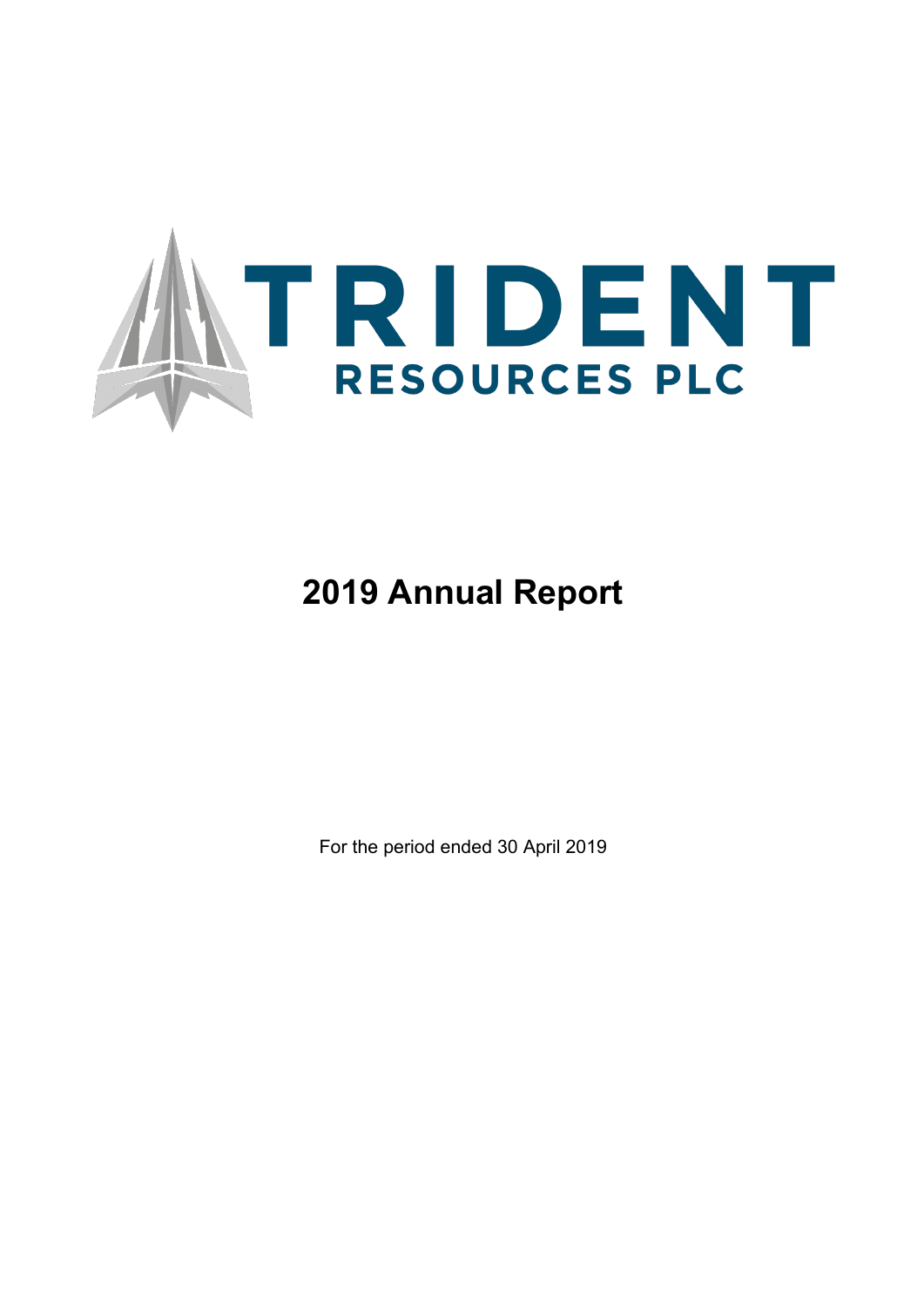# **Table of Contents**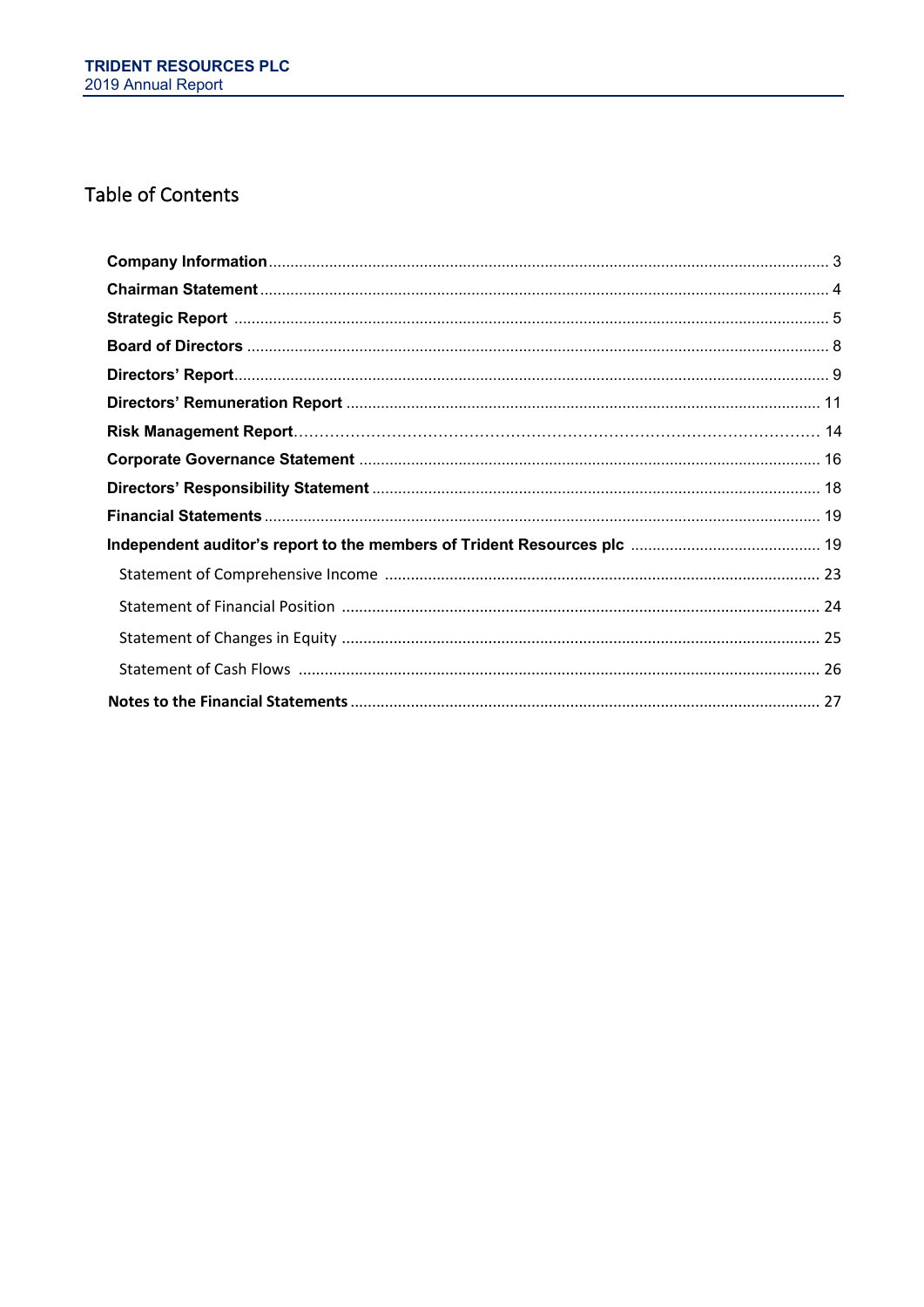# **Company Information**

#### **Directors**

James Kelly **Non-Executive Chairman (appointed 25 April 2018)** Sam Quinn<br>
Carmichael Olowoyo Mon-Executive Director (appointed 25 April 2018)<br>
Non-Executive Director (appointed 9 July 2018) Non-Executive Director (appointed 9 July 2018)

#### **Company Secretary**

Sam Quinn, Silvertree Partners LLP

#### **Registered address**

2 Stone Buildings Lincoln's Inn London England WC2A 3TH

#### **Independent auditors**

PKF Littlejohn LLP Statutory Auditor 1 Westferry Circus Canary Wharf London E14 4HD

# **Company solicitors (UK)**

Edwin Coe LLP 2 Stone Buildings Lincoln's Inn London WC2A 3TH

# **Joint brokers and advisors**

Tamesis Partners LLP 125 Old Broad Street London EC2N 1AR

Azure Capital Limited Level 34 Exchange Tower 2 Esplanade Perth Western Australia 6000

Ashanti Capital Pty Ltd Level 2 44A Kings Park Road West Perth Western Australia 6005

#### **Registrars**

Neville Registrars Neville House Steelpark Road Halesowen B62 8HD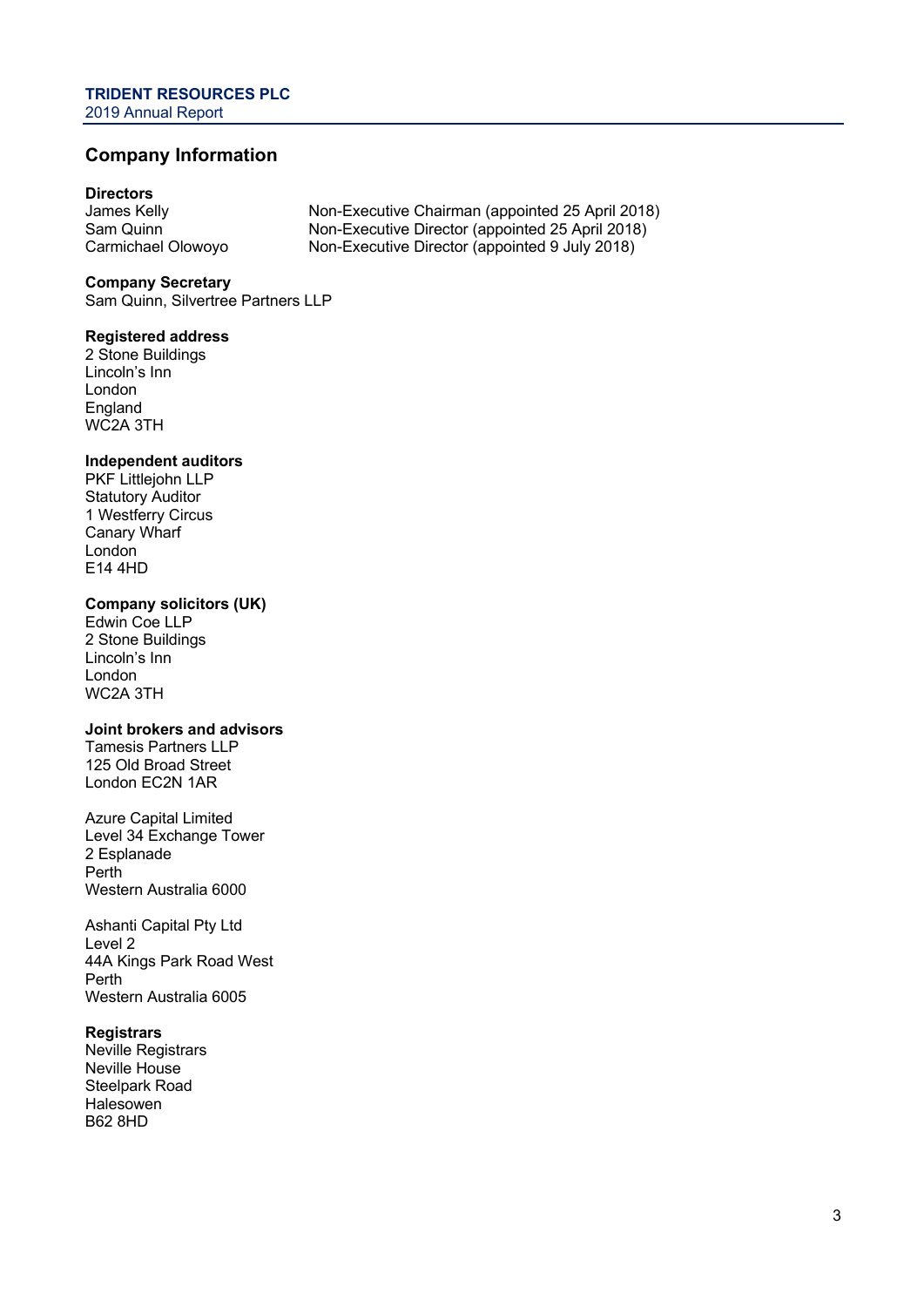# **Chairman's Statement**

I have great pleasure in presenting our maiden Annual Report as a public company. Trident Resources plc ("Trident" or the "Company") was incorporated on 25 April 2018. Following an initial private funding round of £0.1 million, on 1 October 2018 the Company raised £4.0 million before expenses in an initial public offering on the Main Market of the London Stock Exchange (the "IPO").

We formed Trident in order to undertake the acquisition of a controlling interest in a company or business (an "Acquisition"), most likely in the mining sector, reflecting the experience of the Company's board of directors and advisers. Any Acquisition is expected to constitute a reverse takeover transaction and consideration for the Acquisition may be in part or in whole in the form of share-based consideration or funded from the Company's existing cash resources or the raising of additional funds. Following completion of an Acquisition, the objective of the Company will be to add value to the acquired business or asset through the deployment of capital with a view to generating value for its shareholders.

The current climate for mining companies seeking to raise capital remains challenging. Whilst capital is available, it remains limited and investors are extremely discerning prioritising advanced stage assets of quality and scale.

In the context of this challenging capital raising environment, I believe that Trident represents an extremely attractive proposition to prospective Acquisition counterparties considering listing on the London Stock Exchange and I remain confident that we will be able to execute an Acquisition that creates value for our shareholders.

The strong support that we received during our IPO has resulted in a shareholder register which includes a number of leading institutional natural resource investors, and high net worth individuals. Our low operating cost model means we retain a strong balance sheet with just under £3.7 million of cash, a clean capital structure and an experienced board of directors and adviser team.

Since our IPO, the Company has seen a steady flow of potential Acquisition opportunities and has actively reviewed over 30 projects covering all stages of development from exploration through to producing assets. We have reviewed projects in a range of commodities including gold, nickel, copper, zinc, iron ore, lithium and potash across multiple jurisdictions throughout Africa, Europe, Asia Pacific and the Americas. As a result of the depth and breadth of experience and the skills of the Board of Directors and our advisers, we have primarily conducted our reviews using in-house resources, thereby limiting costs to Trident. The review process typically starts with a first pass desktop review by the Board and its advisers and, where warranted, progresses to management presentations, detailed technical review and site visits in conjunction with term sheet discussions. Whilst the Board has a desire to complete an acquisition in a timely manner and take advantage of current market dynamics, we will not compromise in our approach of securing attractive commercial terms and completing the appropriate detailed and systematic technical, legal and financial due diligence. We are, however, cognisant that we must marry our own rigorous investment criteria with a transaction that will command support from across the broader investment market.

We believe that this approach provides the best opportunity to identify and, where possible, mitigate any risks, whilst delivering the overarching strategy of executing a transaction that creates value for our shareholders.

I look forward to reporting our progress to you over the coming months.

**James Kelly Non-Executive Chairman** 7 August 2019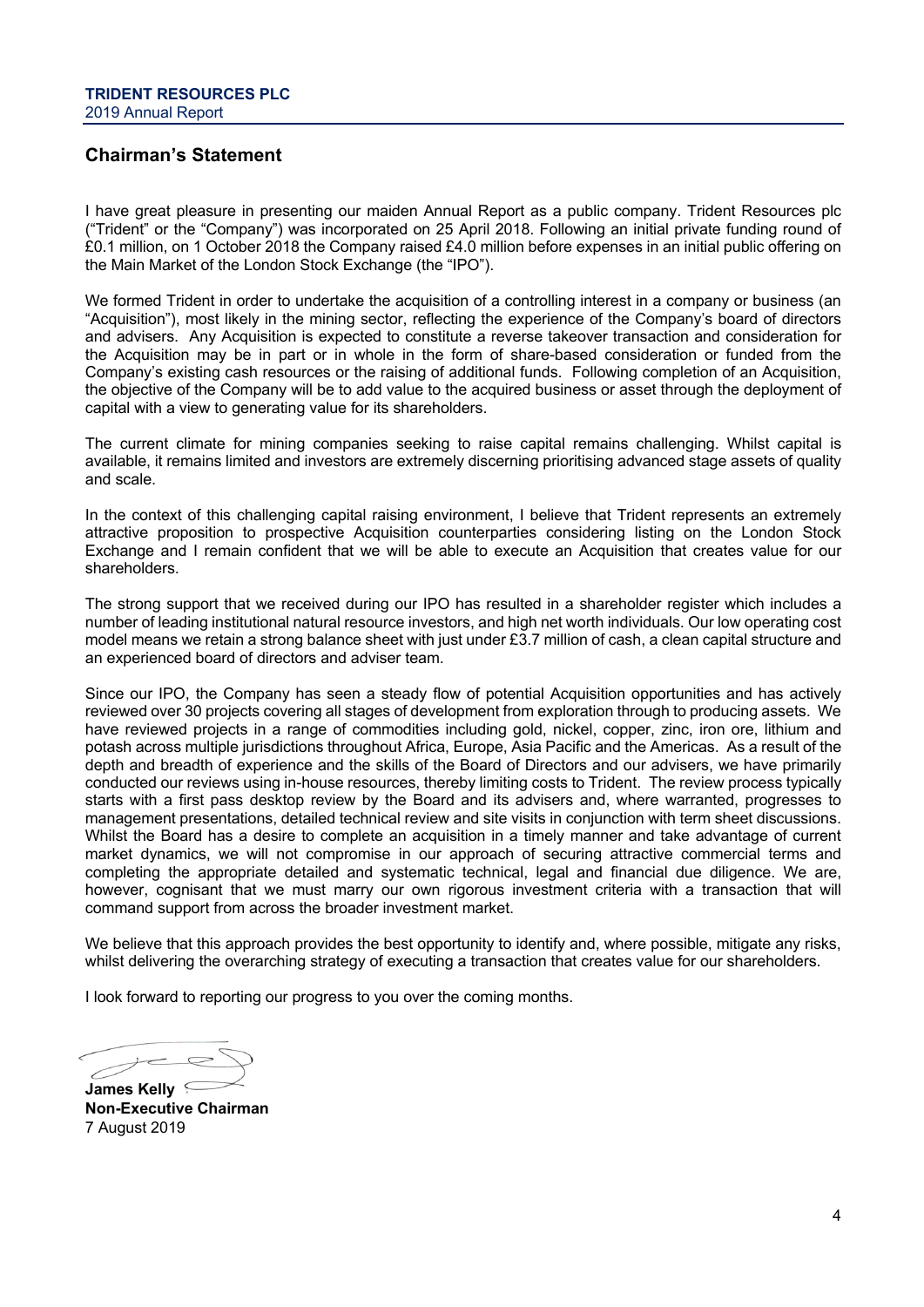# **Strategic Report**

The Directors present the Strategic Report of the Company for the period ended 30 April 2019.

#### **Review of business in the period and company strategy**

The Company was incorporated and registered in England and Wales on 25 April 2018 and on 1 October 2018 was admitted to the Standard Listing segment of the Official List of the UK Listing Authority and to trading on the London Stock Exchange, having raised £4 million (before expenses) from the issue of 20 million ordinary shares at a placing price of 20p.

The Company was formed to undertake an acquisition of a controlling interest in a company or business (the "Acquisition").

Following completion of the Acquisition, the objective of the Company will be to operate the acquired business and implement an operating strategy with a view to generating value for its Shareholders through operational improvements as well as potentially through additional complementary acquisitions following the Acquisition.

Following the Acquisition, the Company intends to seek re-admission of the enlarged group to listing on the Official List and trading on the London Stock Exchange or admission to another stock exchange.

The Company's efforts in identifying a prospective target company or business will not be limited to a particular industry or geographic region. However, given the experience of the Company's directors and advisers, the Company expects to focus on acquiring an asset or business in the mining sector.

The Directors are responsible for carrying out the Company's objectives and implementing its business strategy. Acquisition, divestment and other strategic decisions will all be considered and determined by the Board. In assessing the potential Acquisition, the Board will pay particular attention to opportunities meeting the following criteria:

- Assets in the advanced exploration, pre-production or production stage which have sufficient information available to enable the Company to undertake a financial assessment of the likely economic viability of the asset;
- Assets across a broad range of commodities with a specific focus on the precious and base metals sectors along with 'battery industry' related minerals;
- Opportunities where there is strong potential for value creation through exploration, production expansion or operational optimisation, or through the deployment of capital;
- Assets in jurisdictions appropriate for institutional investment in the London market; and
- Assets with existing high-quality management teams, or where the recruitment of high-quality individuals can lead to value creation.

While these criteria will be the primary focus, 'exceptional' opportunities that are identified outside of these criteria will also be considered.

#### **Events after the reporting period**

There were no significant events of the Company subsequent to year end.

#### **Advisers**

The Company has engaged the following advisers to assist with the identification, assessment and execution of potential acquisition opportunities.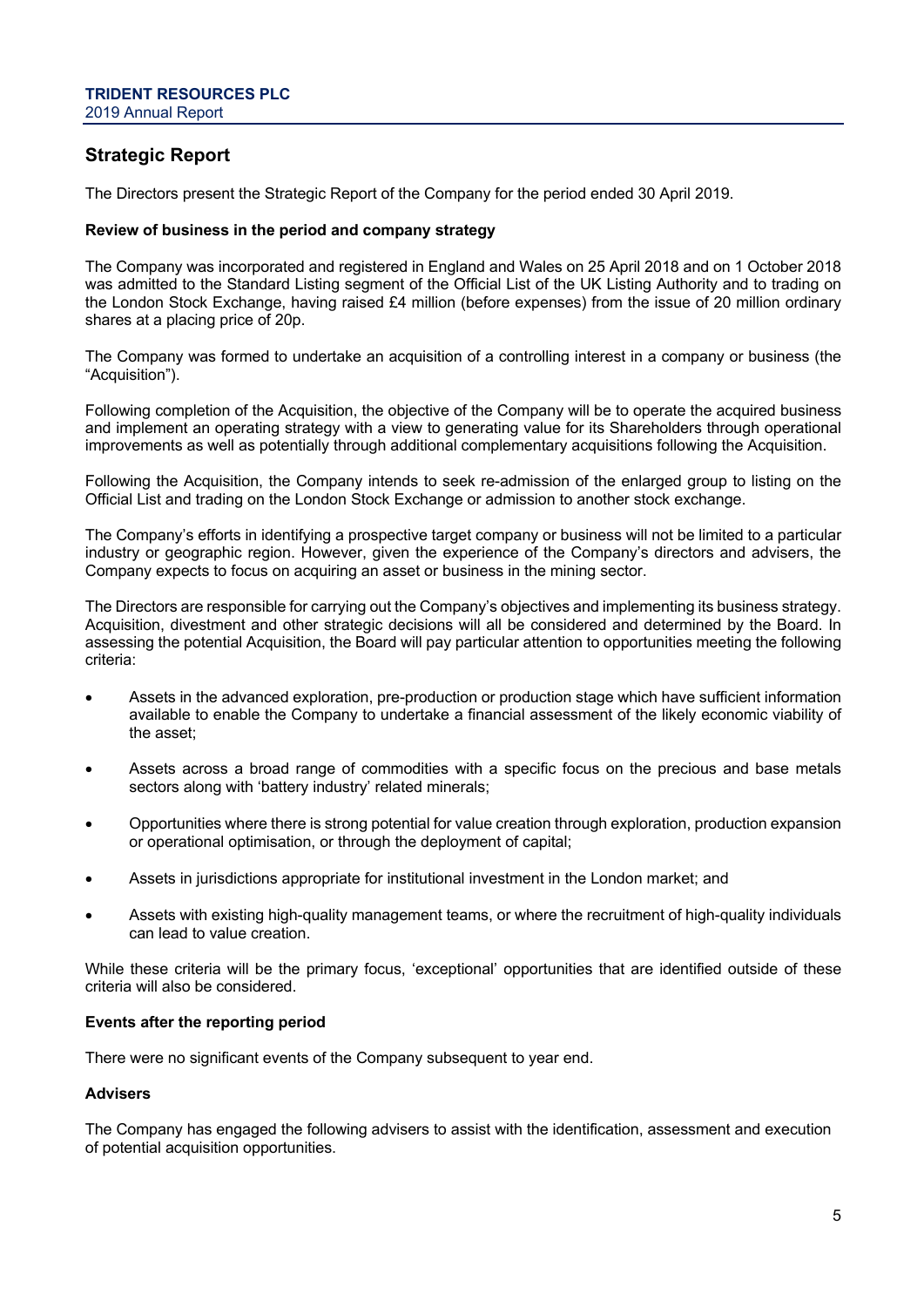#### *Tamesis Partners*

Tamesis Partners was founded in June 2016 as a specialist equity capital markets and advisory house with a focus on the mining sector. Collectively, the Tamesis Partners team have decades of shared experience in mining finance from market leading firms, including GMP Securities, Barclays Capital, Cazenove, J.P. Morgan, Ambrian Partners and Dundee Securities.

#### *Azure Capital*

Azure Capital is a leading Australian corporate advisory firm with offices in Perth and Brisbane. Established in 2004, Azure Capital provides a range of advisory services, including M&A, capital markets, debt financing, and growth capital for earlier-stage clients. Azure Capital is ranked in the top 10 Australian mining & metals advisers in terms of deal volume.

#### *Ashanti Capital*

Ashanti Capital is an institutional stockbroking and advisory firm with offices in Perth and Hong Kong. Ashanti services the institutional and wholesale investment markets, both in Australia and across Asia. Its strength lies in their extensive distribution networks in these markets.

#### **Key performance indicators**

At this stage in its development, the Company is focusing on the evaluation of various opportunities in the mining sector and as disclosed in the Chairman's statement, the Company has discontinued its interest in Lime. As and when the Company executes its first substantial acquisition, financial, operational, health, safety, and environmental KPIs will become more relevant and reported upon as appropriate. As a result, the Directors are of the opinion that, other than the maintenance of cash and cash equivalents, analysis using KPI's is not appropriate for an understanding of the business at this time.

|                           | 2018       |
|---------------------------|------------|
| Cash and cash equivalents | £3,697,724 |

# **Principal risks and uncertainties**

The Directors consider the key risk for the Company to be the maintenance of its reserves of cash and cash equivalents whilst it targets an acquisition.

The principal risks and uncertainties currently faced by the Company are set out further in the Risk Management Report.

#### **Gender analysis**

A split of our directors, senior managers and employees by gender at the end of the financial year is as follows:

Male – 3

Female – 0

Whilst the Company has no female members on the Board, they recognise the need to operate a gender diverse business, and they will revisit this area following an acquisition to consider its appropriateness. The Board will also ensure any future employment takes into account the necessary diversity requirements and compliance with all employment law. The Board has experience and sufficient training/qualifications in dealing with such issues to ensure they would meet all requirements. More detail will be disclosed in the future annual reports once the Company complete an acquisition.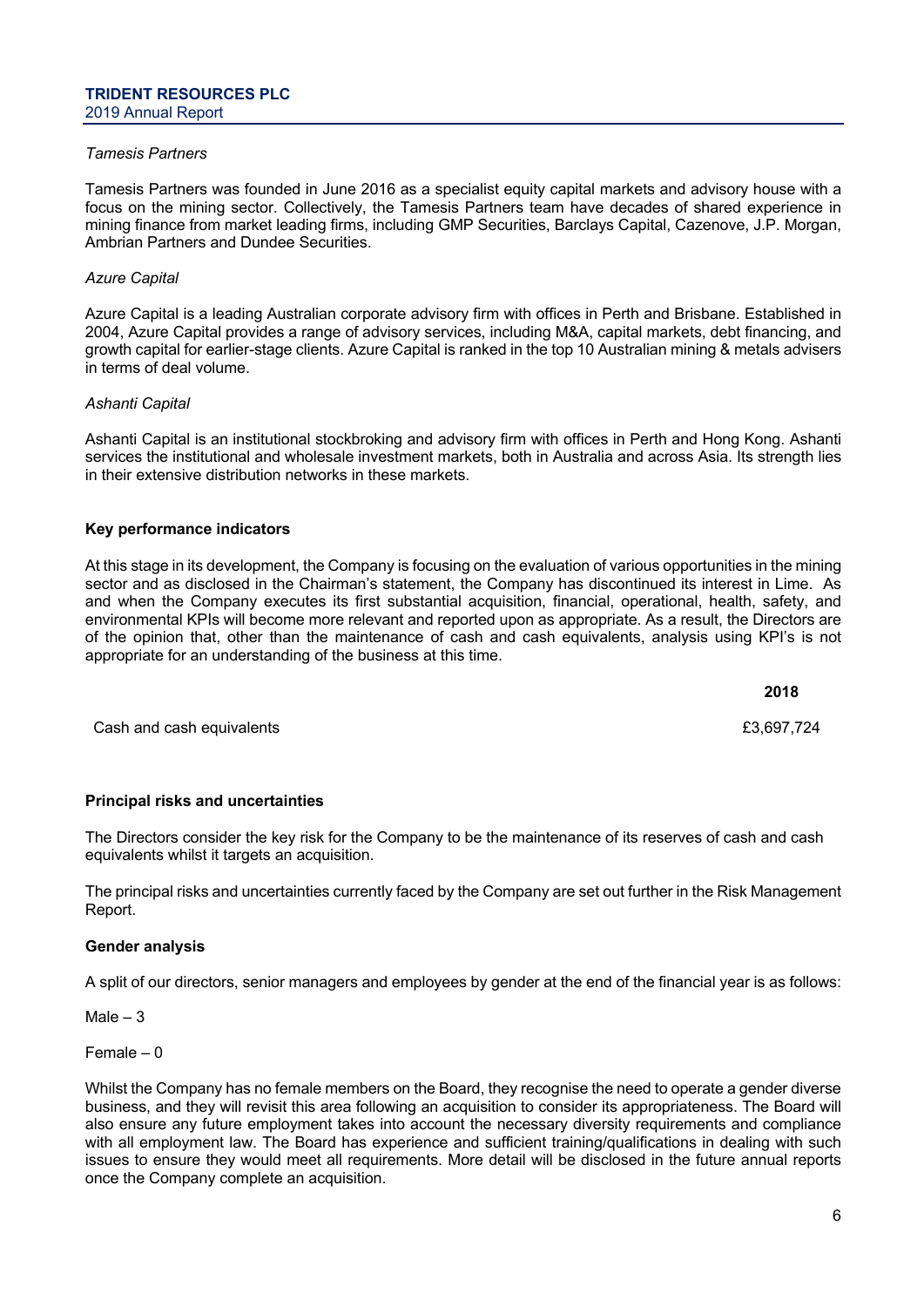#### **Corporate social responsibility**

This will become more relevant once the Company makes an acquisition.

The Company aims to conduct our business with honesty, integrity and openness, respecting human rights and the interests of shareholders and employees. The Company aims to provide timely, regular and reliable information on the business to all its shareholders and conduct its operations to the highest standards.

The Company strives to create a safe and healthy working environment for the wellbeing of its staff and to create a trusting and respectful environment, where all members of staff are encouraged to feel responsible for the reputation and performance of the Company.

The Company aims to establish a diverse and dynamic workforce with team players who have the experience and knowledge of the business operations and markets in which we operate. Through maintaining good communications, members of staff are encouraged to realise the objectives of the Company and their own potential.

#### **Corporate environmental responsibility**

This will become more relevant once the Company makes an acquisition. The Board contains personnel with a good history of running businesses that have been compliant with all relevant laws and regulations and there have been no instances of non-compliance in respect of environment matters.

The Company's policy is to minimize the risk of any adverse effect on the environment associated with its activities with a thoughtful consideration of such key areas as energy use, pollution, transport, renewable resources, health and wellbeing. The Company also aims to ensure that its suppliers and advisers meet with their legislative and regulatory requirements and that codes of best practice are met and exceeded.

**James Kelly Non-Executive Chairman** 7 August 2019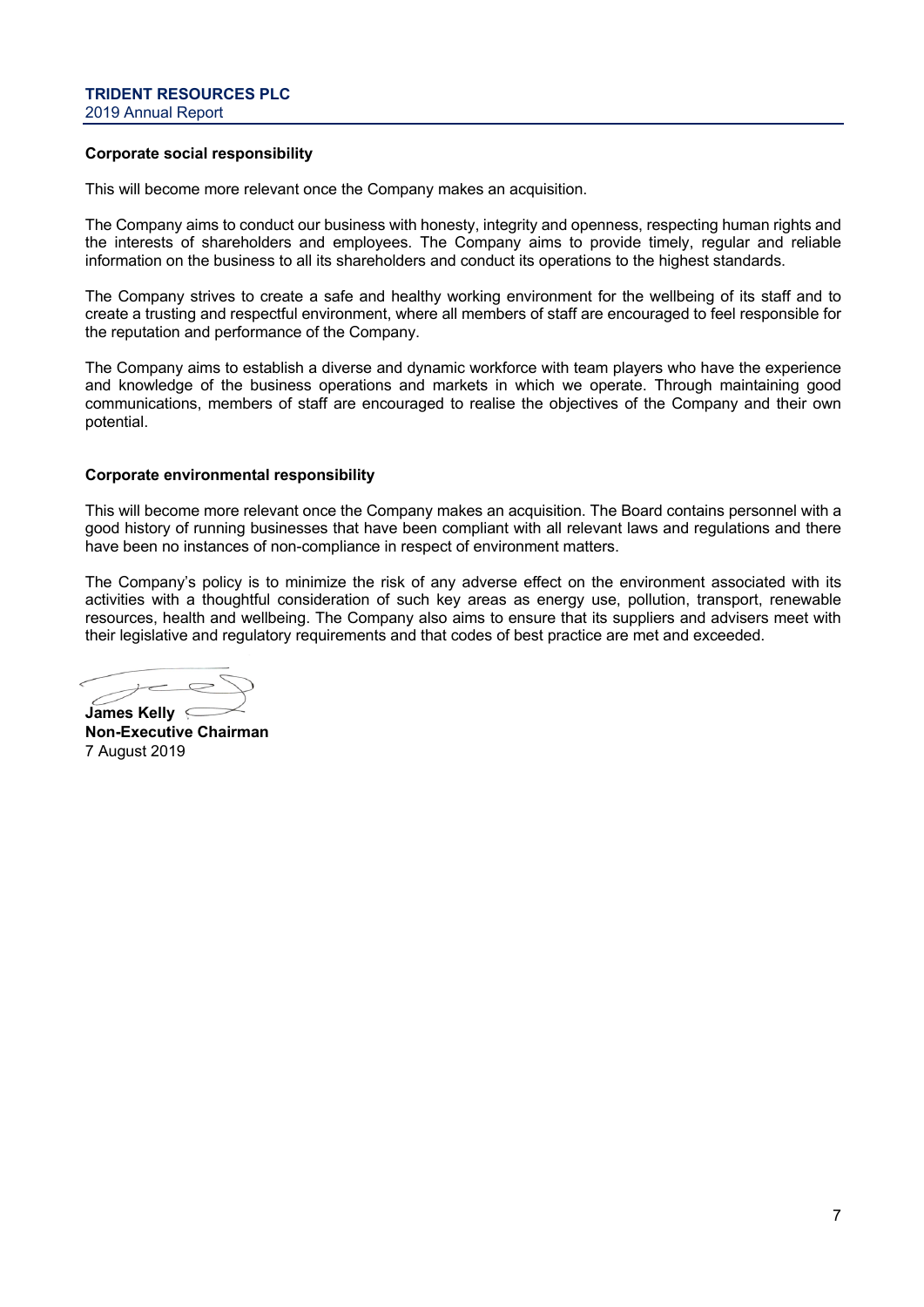# **Board of Directors**

#### **James Kelly, Non-Executive Chairman**

James Kelly has worked in the mining and natural resource industry for almost 20 years, with extensive experience in corporate finance, strategy and capital allocation. Mr Kelly was a senior member of the Xstrata plc group business development team and following the merger with Glencore plc, was part of the team which founded Greenstone Resources LP, a mining private equity fund focused on post-exploration development assets.

Mr Kelly served as an Executive Director of ASX listed Cradle Resources Limited from May 2016 to July 2017 having been appointed a Non-Executive Director in February 2016. Mr Kelly is a Fellow of the Institute of Chartered Accountants of England and Wales and holds a BA (Hons) from University College London.

#### **Sam Quinn, Non-Executive Director**

Sam Quinn is a corporate lawyer with over a decade's worth of experience in the natural resources sector, in both legal counsel and executive management positions. Mr Quinn is currently the Director of Corporate Finance and Legal Counsel for the Dragon Group, a London-based natural resources venture capital firm, a Non-Executive Director of AIM quoted Red Rock Resources Plc, and the Director and company secretary of NEX quoted Tectonic Gold Plc. Mr Quinn has gained significant experience in the administration, operation, financing and promotion of natural resource companies.

Prior to working in the natural resources sector, Mr Quinn worked as a corporate lawyer for Jackson McDonald Barristers & Solicitors in Perth, Western Australia and for Nabarro LLP in London.

# **Carmichael Olowoyo, Non-Executive Director**

Carmichael Olowoyo works as an institutional adviser on the sales desk at Ashanti Capital, which is Joint Broker and a 2.73% Shareholder in the Company, following Admission. Mr Olowoyo has recently been active in corporate advisory for a number of natural resource and renewable energy clients. Mr Olowoyo has cross border experience and has spent time in various private company roles from CEO to senior management.

With a track record of raising capital, Mr Olowoyo spent over 10 years in equity capital markets for a UK based boutique advisory group and Macquarie Bank Ltd in Australia. His time at Macquarie was focused on equity capital markets delivery for natural resource clients.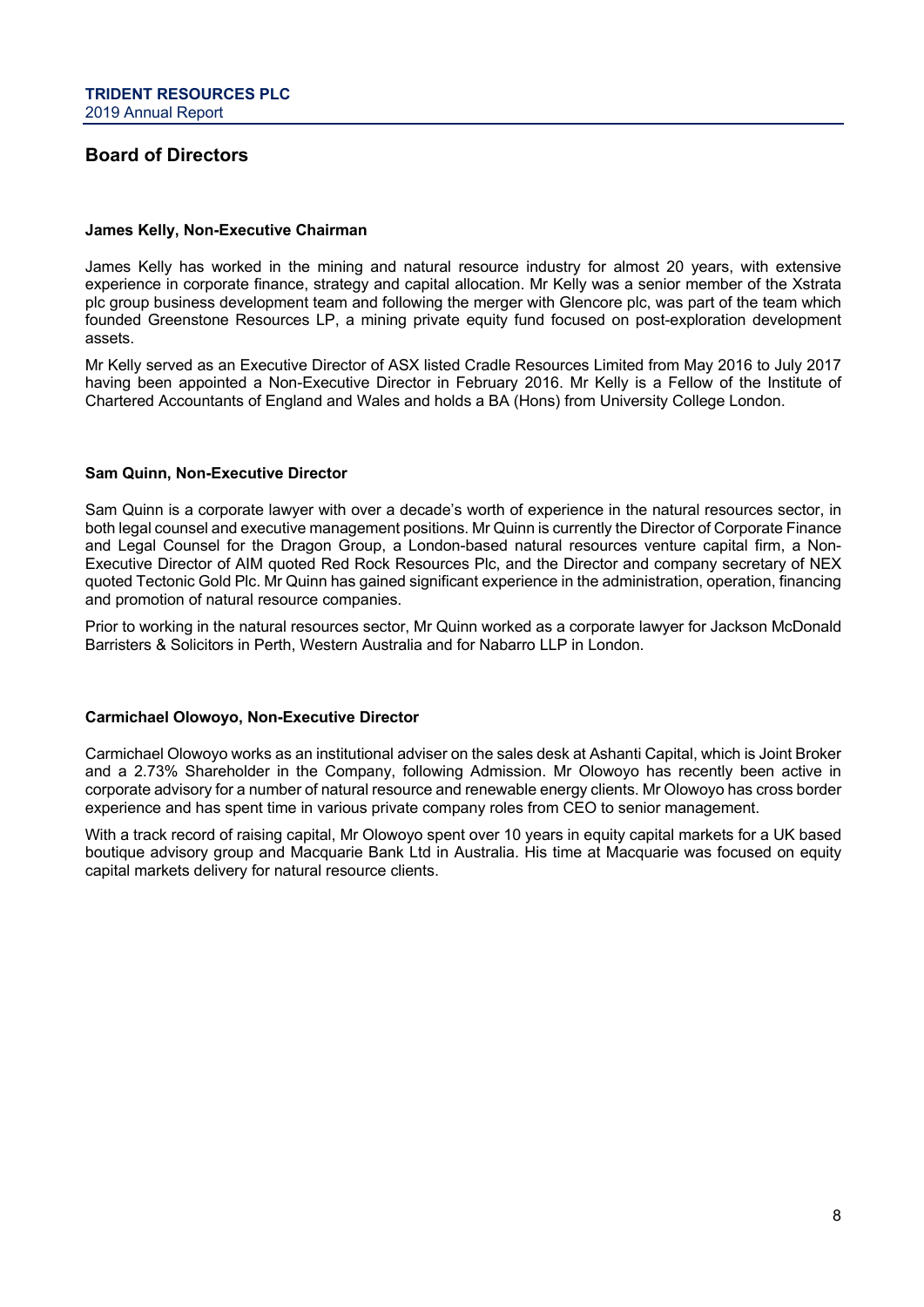# **Directors' Report**

The Directors present their annual report together with the financial statements and Auditor's Report for the period ended 30 April 2019.

#### **Principal activity**

The Company was formed to undertake an acquisition of a controlling interest in a company or business in the mining sector.

#### **Results and dividends**

The results of the Group for the period ended 30 April 2019 are set out in the Statement of Comprehensive Income. The Directors do not recommend the payment of a dividend for the period.

#### **Directors and Directors' interests**

The Directors who served during the period to date are as follows:

James Kelly Sam Quinn Carmichael Olowoyo

The direct and beneficial shareholdings of the Board in the Company as at 30 April 2019 were as follows:

|            | <b>Number of ordinary shares</b> |                          |                          | % of issued              |
|------------|----------------------------------|--------------------------|--------------------------|--------------------------|
|            | <b>Direct</b>                    | <b>Beneficial</b>        | Total                    | Share capital            |
|            |                                  |                          |                          |                          |
| J Kelly    | 140,000                          |                          | 140,000                  | 0.64%                    |
| S Quinn    | $\overline{\phantom{0}}$         | $\overline{\phantom{0}}$ | $\overline{\phantom{a}}$ | $\overline{\phantom{0}}$ |
| C Olowoyo* | $\overline{\phantom{0}}$         | 75,000                   | 75,000                   | 0.34%                    |

\*Registered in the name of Bridgeco Partners Pty Ltd, a company wholly owned by Carmichael Olowoyo.

#### **Substantial shareholders**

As at 30 April 2019, the total number of issued Ordinary Shares with voting rights in the Company was 22,000,000. The Company has been notified of the following interests of 3 per cent or more in its issued share capital as at the date of this report.

| <b>Shareholder</b>                                          | <b>Number of ordinary shares</b> | % of issued<br>share capital |
|-------------------------------------------------------------|----------------------------------|------------------------------|
| LIM Asia Special Situations Master Fund Ltd                 | 3,500,000                        | 15.91%                       |
| Tribeca Global Natural Resources Fund Ltd                   | 2,800,000                        | 12.73%                       |
| Ashanti Capital, Ashanti Investment Trust &<br>Rob Hamilton | 1.827.145                        | 8.31%                        |
| Ilwella Pty Ltd                                             | 1,250,000                        | 5.68%                        |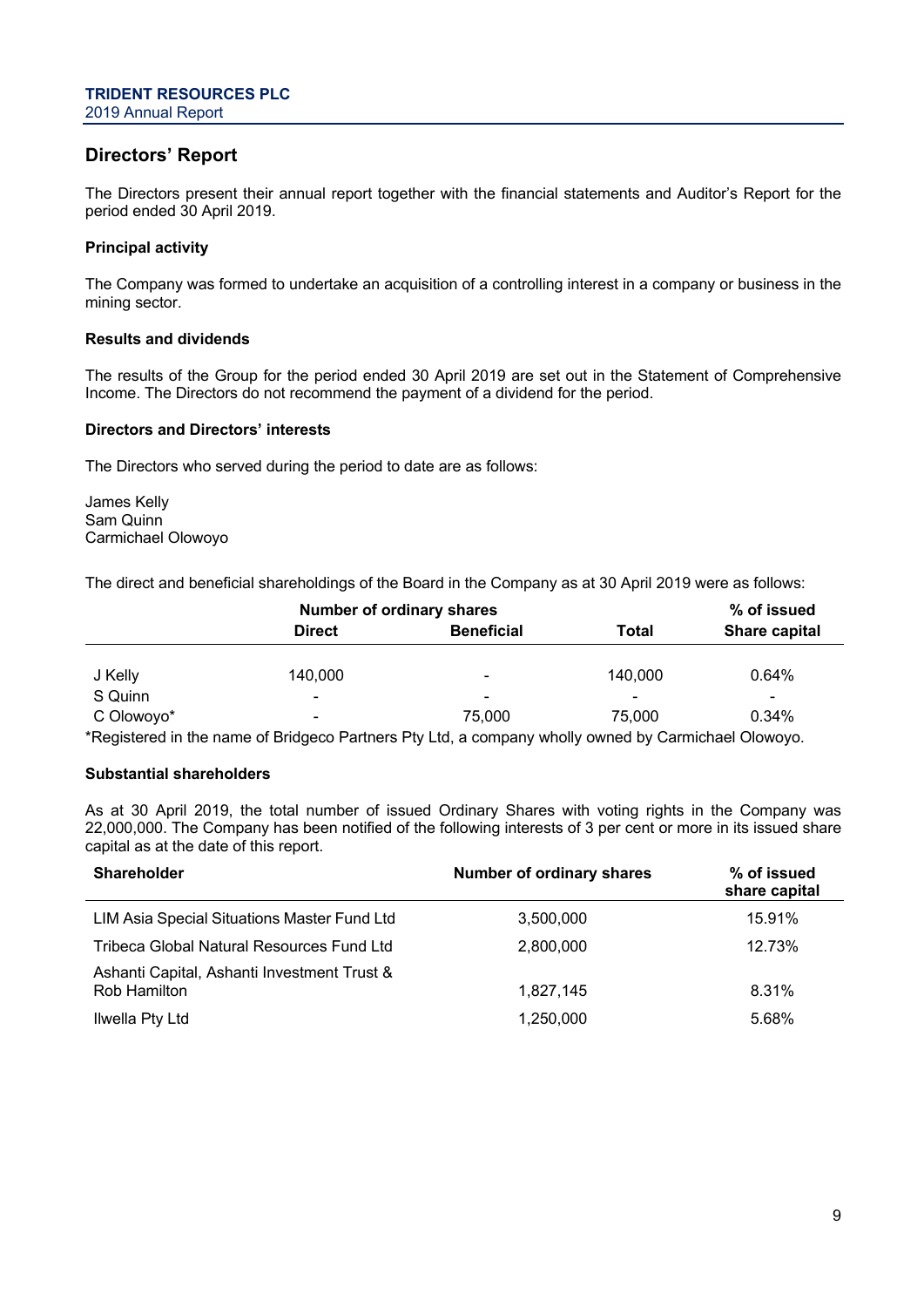#### **Corporate governance**

The Company has set out its full Corporate Governance Statement.

#### **Greenhouse gas disclosures**

The Company is not trading, with no head office or employees other than its directors, and therefore has minimal carbon emissions. It is not practical to obtain emissions data and as such none is disclosed. This disclosure will become more relevant once the Company makes an acquisition.

#### **Risk management**

The Group is exposed to a variety of financial risks and the impact on the Company's financial instruments are summarised in the Risk Management Report.

# **Directors' insurance**

The Company has implemented Directors and Officers Liability Indemnity Insurance.

#### **Going concern**

After making enquiries, the Directors have a reasonable expectation that the Group has adequate resources to continue in operational existence for the foreseeable future. Further details are given in Note 2 to the financial statements. For this reason, the Directors continue to adopt the going concern basis in preparing the financial statements.

#### **Disclosure of information to Auditors**

The directors confirm that:

- So far as each director is aware, there is no relevant audit information of which the company's auditor is unaware; and
- The directors have taken all steps that they ought to have taken as directors in order to make themselves aware of any relevant audit information and to establish that the auditors are aware of that information.

#### **Auditor**

A resolution proposing the re-appointment of PKF Littlejohn LLP as auditor is contained in the Notice of Annual General Meeting and will be put to shareholders at the Annual General Meeting.

This Directors' Report has been approved by the Board and signed on its behalf by:

**James Kelly Non-Executive Chairman** 7 August 2019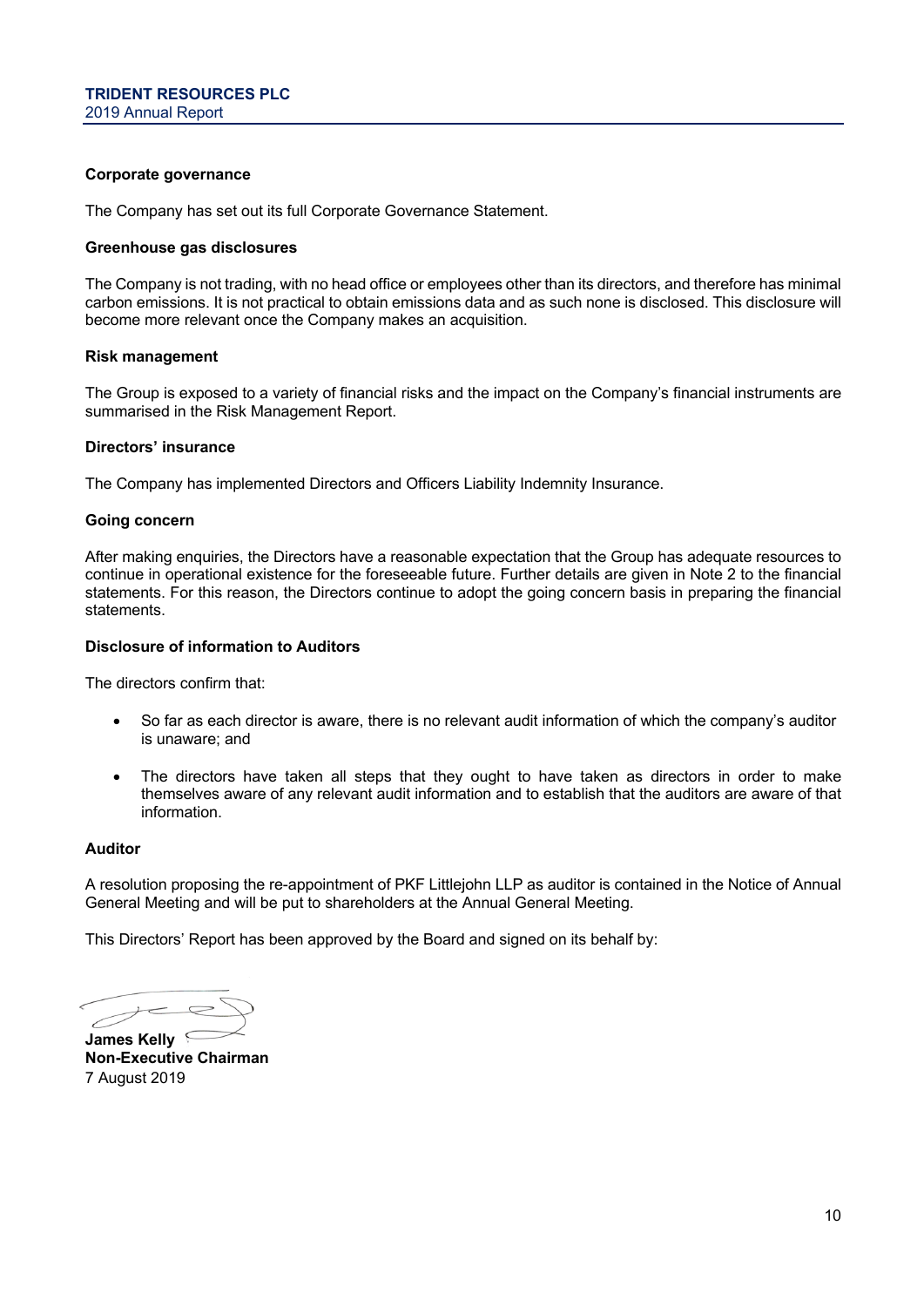# **Directors' Remuneration Report**

Until an Acquisition is made the Company will not have a separate remuneration committee. The Board will instead periodically review the quantum of Directors' fees, taking into account the interests of shareholders and the performance of the Company and the Directors. Following the completion of an Acquisition, the Board intends to put in place a remuneration committee.

The items included in this report are unaudited unless otherwise stated.

The Directors who held office at 30 April 2019 are summarised as follows:

| Name of Director | <b>Position</b>        |
|------------------|------------------------|
| J Kelly          | Non-Executive Chairman |
| S Quinn          | Non-Executive Director |
| C Olowoyo        | Non-Executive Director |

#### **Directors' Letters of appointment**

#### Letter of Appointment – James Kelly

Pursuant to a letter of appointment dated 17 July 2018 between the Company and James Kelly, Mr Kelly is engaged as a Non-Executive Chairman with fees of £18,000 per annum in relation to a time commitment of 2 days per month. Additional consultancy fees may be payable to James Kelly for the provision of services in connection with the evaluation of and execution of acquisition opportunities outside of his agreed time commitment at a rate of up to £1,000 per day, depending on the nature and extent of his involvement. Such additional consultancy fees may be payable to James Kelly or an associated company for the provision of his services.

James' appointment is for an initial term of 12 months. The appointment can be terminated by either party on three months written notice. If there is a change of control, Mr Kelly will be entitled to 200% of his annual fee as a lump sum payment if the Company terminates his employment, or if Mr Kelly chooses to terminate his appointment within 12 months following a Change of Control.

#### Letter of Appointment – Carmichael Olowoyo

Pursuant to a letter of appointment dated 17 July 2018 between the Company and Carmichael Olowoyo, Mr Olowoyo is engaged as a Non-Executive Director with fees of £12,000 per annum, for an initial term of 12 months. The appointment can be terminated by either party on three months written notice.

#### Letter of Appointment – Sam Quinn

Pursuant to a letter of appointment dated 17 July 2018 between the Company and Sam Quinn, Mr Quinn is engaged as a Non-Executive Director with fees of £12,000 per annum, for an initial term of 12 months. The appointment can be terminated by either party on three months written notice.

# **Terms of appointment**

The services of the Directors are provided under the terms of letters of appointments, as follows:

| <b>Director</b> | Year of appointment | Number of years<br>completed | Date of current<br>engagement letter |
|-----------------|---------------------|------------------------------|--------------------------------------|
| J Kelly         | 2018                |                              | 18 July 2018                         |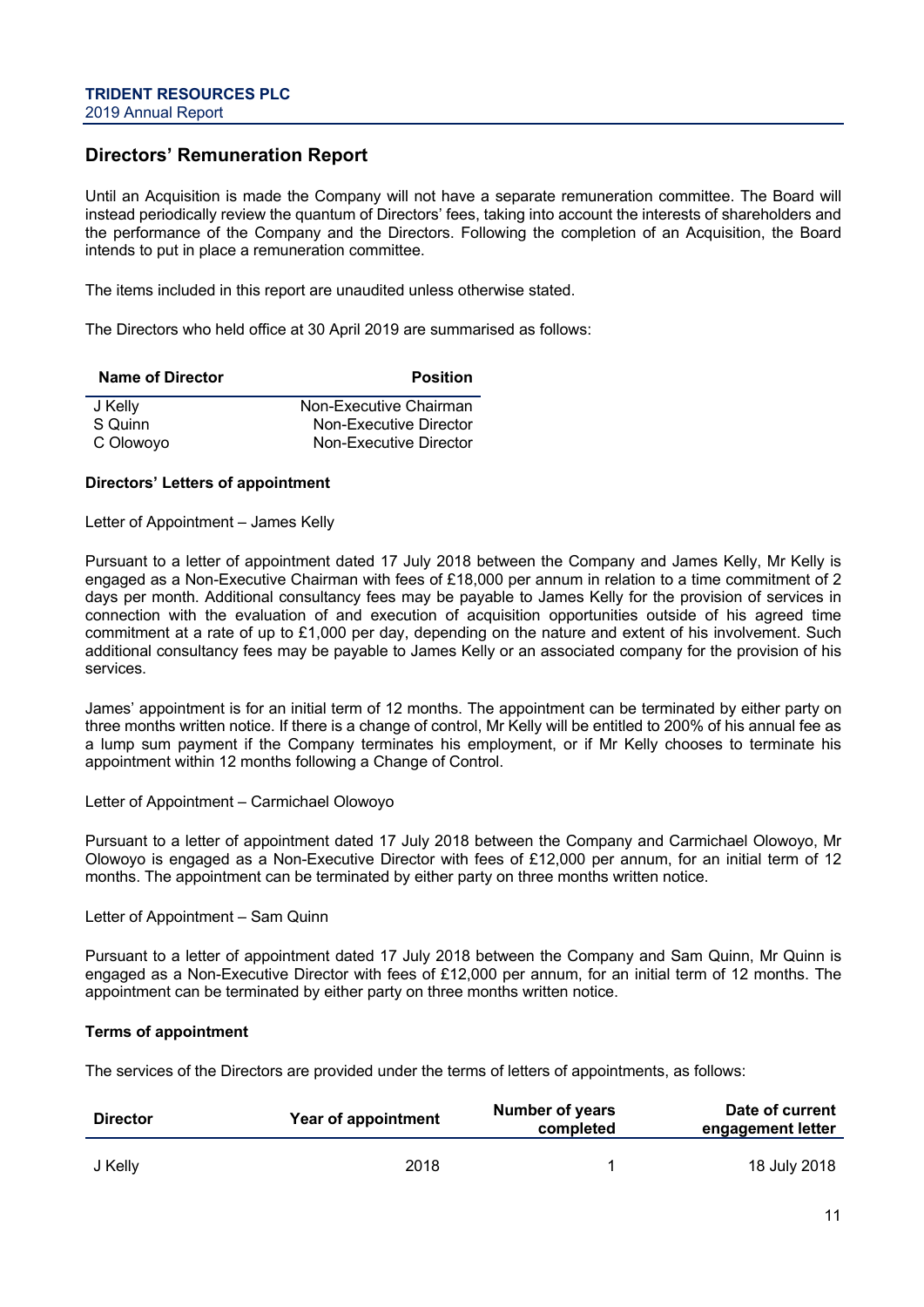| S Quinn   | 2018 | 18 July 2018 |
|-----------|------|--------------|
| C Olowoyo | 2018 | 17 July 2018 |

#### **Consideration of shareholder views**

The Board considers shareholder feedback received. This feedback, plus any additional feedback received from time to time, is considered as part of the Company's annual policy on remuneration.

#### **Policy for salary reviews**

The Company may from time to time seek to review salary levels of Directors, taking into account performance, time spent in the role and market data for the relevant role. It is not intended that there will be any salary review prior to completion of an Acquisition.

#### **Policy for new appointments**

It is not intended that there will be any new appointments to the Board until an Acquisition is completed. Following completion of an Acquisition, it is intended that a full review of the Board will take place.

#### **Directors' emoluments and compensation (audited)**

Remuneration paid to the Directors' during the period ended 30 April 2019 was as follows:

| <b>Director</b> | <b>Directors fees</b> | <b>Consulting fees</b>   | <b>Total remuneration</b> |
|-----------------|-----------------------|--------------------------|---------------------------|
| J Kelly         | 10,500                | 14,500                   | 25,000                    |
| S Quinn         | 7,000                 | $\overline{\phantom{0}}$ | 7,000                     |
| C Olowoyo       | 7,000                 | $\overline{\phantom{0}}$ | 7,000                     |
|                 | £24,500               | £14,500                  | £39,000                   |

# **Directors' Remuneration Policy**

Pursuant to the Directors' letter of appointment, described above, each of Mr Quinn and Mr Olowoyo are entitled to receive Director's fees of £12,000 per annum and Mr Kelly is entitled to receive Director's fees of £18,000 per annum (payable monthly in arrears) from the date of Admission. If there is a Change of Control, Mr Kelly will be entitled to 200% of his annual fee as a lump sum payment if the Company terminates his employment. or if Mr Kelly chooses to terminate his appointment within 12 months following a change of control. The date of Admission was 1 October 2018. There is currently no bonus or long-term incentive plan in operation for the Directors. It is not intended that any changes will be made to Directors' remuneration prior to completion of an Acquisition.

Based on the foregoing, the future remuneration policy of the Company can be summarised as follows:

| How the element supports<br>our strategic objectives                                      | <b>Operation of the</b><br>element   | <b>Maximum potential</b><br>payout and payment<br>at threshold | <b>Performance measures</b><br>used, weighting and time<br>period applicable |
|-------------------------------------------------------------------------------------------|--------------------------------------|----------------------------------------------------------------|------------------------------------------------------------------------------|
|                                                                                           |                                      |                                                                |                                                                              |
| <b>Base Pay</b>                                                                           |                                      |                                                                |                                                                              |
| Recognises the role and the<br>responsibility for the delivery<br>of strategy and results | Paid in 12<br>monthly<br>instalments | Contractual sum                                                | None                                                                         |
|                                                                                           |                                      |                                                                |                                                                              |
| <b>Pensions</b>                                                                           |                                      |                                                                |                                                                              |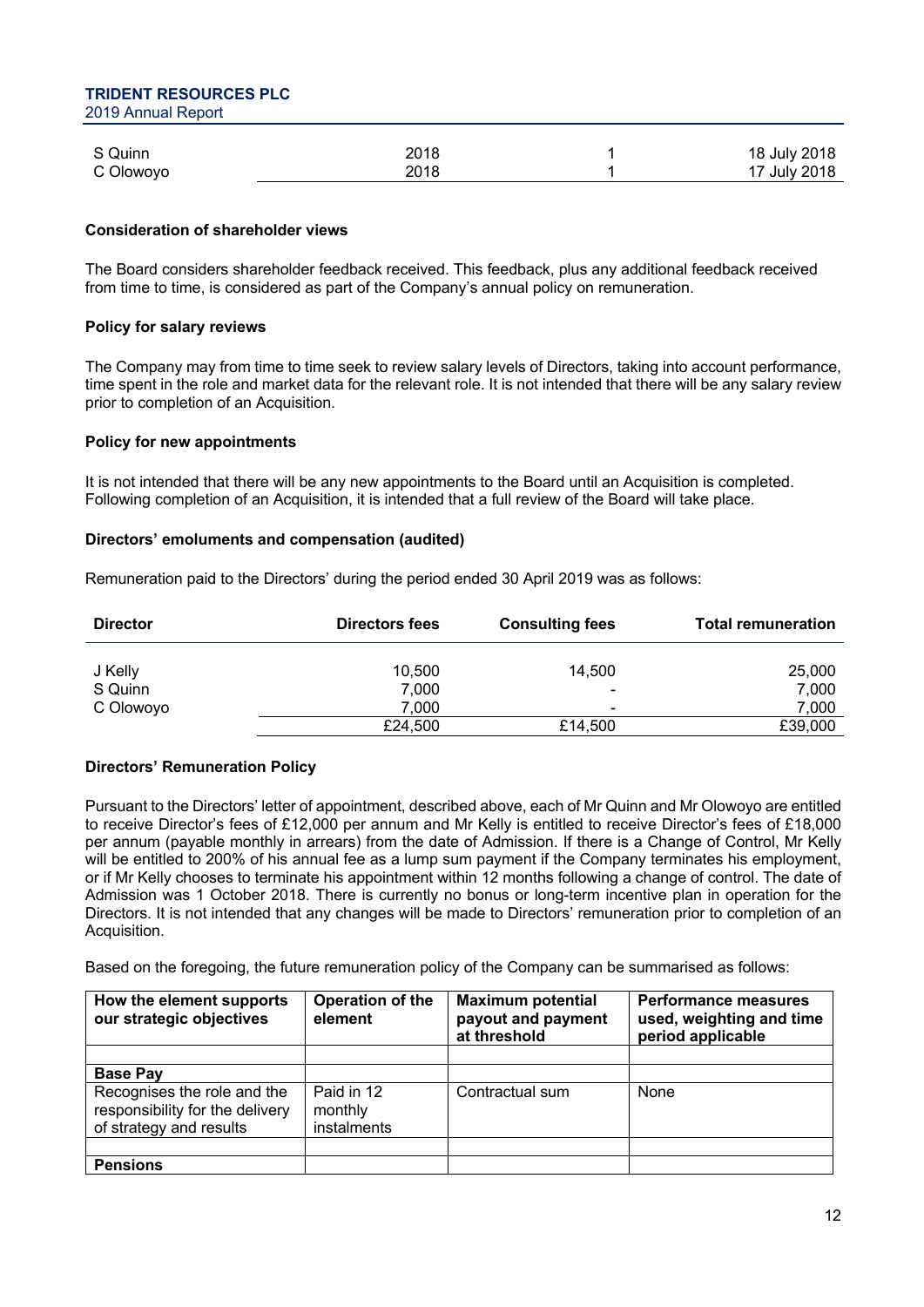#### **TRIDENT RESOURCES PLC** 2019 Annual Report

| None                         | n/a | n/a | n/a |
|------------------------------|-----|-----|-----|
|                              |     |     |     |
| <b>Short term incentives</b> |     |     |     |
| None                         | n/a | n/a | n/a |

This policy will be put before the members for approval at the forthcoming Annual General Meeting unless a transaction is entered into between the accounts signing date and the Annual General Meeting, in which case a revised remuneration policy may be put forward to reflect the position of the Company having regard to such transaction.

At the forthcoming first Annual General Meeting of the Company, a remuneration policy will be proposed for the approval of shareholders to attract, retain and motivate Directors and senior management of a high calibre with a view to encouraging commitment to the development of the Company and for long term enhancement of shareholder value. It is intended that this policy will continue for the next two financial years.

A Remuneration Committee is expected to be appointed upon completion of an Acquisition by the Company to consider an appropriate level of Directors' remuneration.

Although there is no formal Director shareholding policy in place, the Board believe that share ownership by Directors strengthens the link between their personal interests and those of shareholders.

No views were expressed by shareholders during the period on the remuneration policy of the Company.

#### **Other matters**

The Company does not currently have any annual or long-term incentive schemes in place for any of the Directors.

The Company does not have any pension plans for any of the Directors and does not pay pension amounts in relation to their remuneration.

This Directors' Remuneration Report has been approved by the Board and signed on its behalf by:

**James Kelly Non-Executive Chairman** 7 August 2019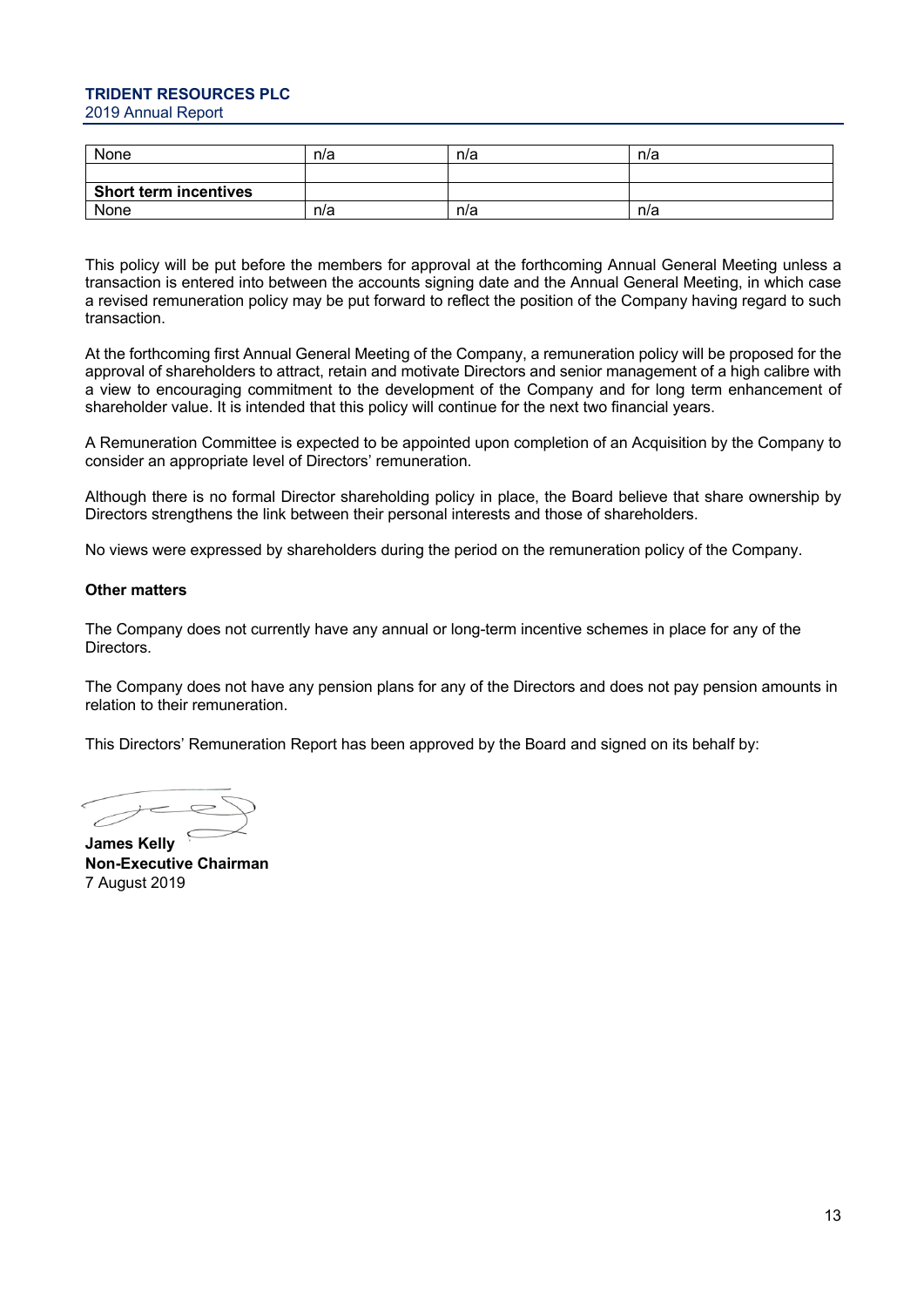# **Risk Management Report**

The Company has undertaken an evaluation of the risks it is exposed to which are summarised as follows:

#### **Business Strategy**

The Company is a newly formed entity with no operating history and has not yet identified any potential target company or business for the Acquisition.

The Company is dependent on the Directors to identify potential acquisition opportunities and to execute the Acquisition and the loss of the services of the Directors could materially adversely affect it.

There is no basis on which to evaluate the Company's ability to achieve its objective of identifying, acquiring and operating a target business or company in accordance with its business strategy.

The Company may acquire either less than whole voting control of, or less than a controlling equity interest in, a target, which may limit its operational strategies.

The Company may be unable to complete the Acquisition in a timely manner or at all or to fund the operations of the target business if it does not obtain additional funding following completion of the Acquisition.

The Company may issue ordinary shares and may use cash as consideration for the Acquisition. There is no guarantee that consideration shares will be an attractive offer for the shareholders of any company or business which the Company identifies as a suitable acquisition opportunity.

The Company may face significant competition for acquisition opportunities from other strategic buyers, corporate entities, sovereign wealth funds, other special purpose acquisition companies and public and private investment funds.

Although the Company and the Directors will evaluate the risks inherent in a particular target, they cannot offer any assurance that a proper discovery or assessment of all the significant risk factors can be made.

The Directors may allocate a portion of their time to other businesses leading to the potential for conflicts of interest in their determination as to how much time to devote to the Company's affairs.

# **The Mining Sector**

The estimating of reserves and resources is a subjective process and there is significant uncertainty in any reserve or resource estimate.

The exploration for and production in the mining sector is speculative and involves a high degree of risk, in particular a company's operations may be disrupted by a variety of risks and hazards which are beyond its control such as environmental regulation, governmental regulations or delays, nationalisation, expropriation or confiscation of assets, changes of legislation relating to foreign ownership, increase in costs and the availability of equipment or services.

There is no assurance that exploration will lead to commercial discoveries, or if there is a commercial discovery, that any reserves discovered will be realisable.

The exploration for and production of mining resources is a capital-intensive business and the Company will need to raise additional funds in the future in order to fully develop any projects.

# **Liquidity Risk**

Any Acquisition by the Company will be considered a reverse takeover and would lead to the UKLA suspending the listing of the Company's Ordinary Shares on the London Stock Exchange and subsequent cancellation of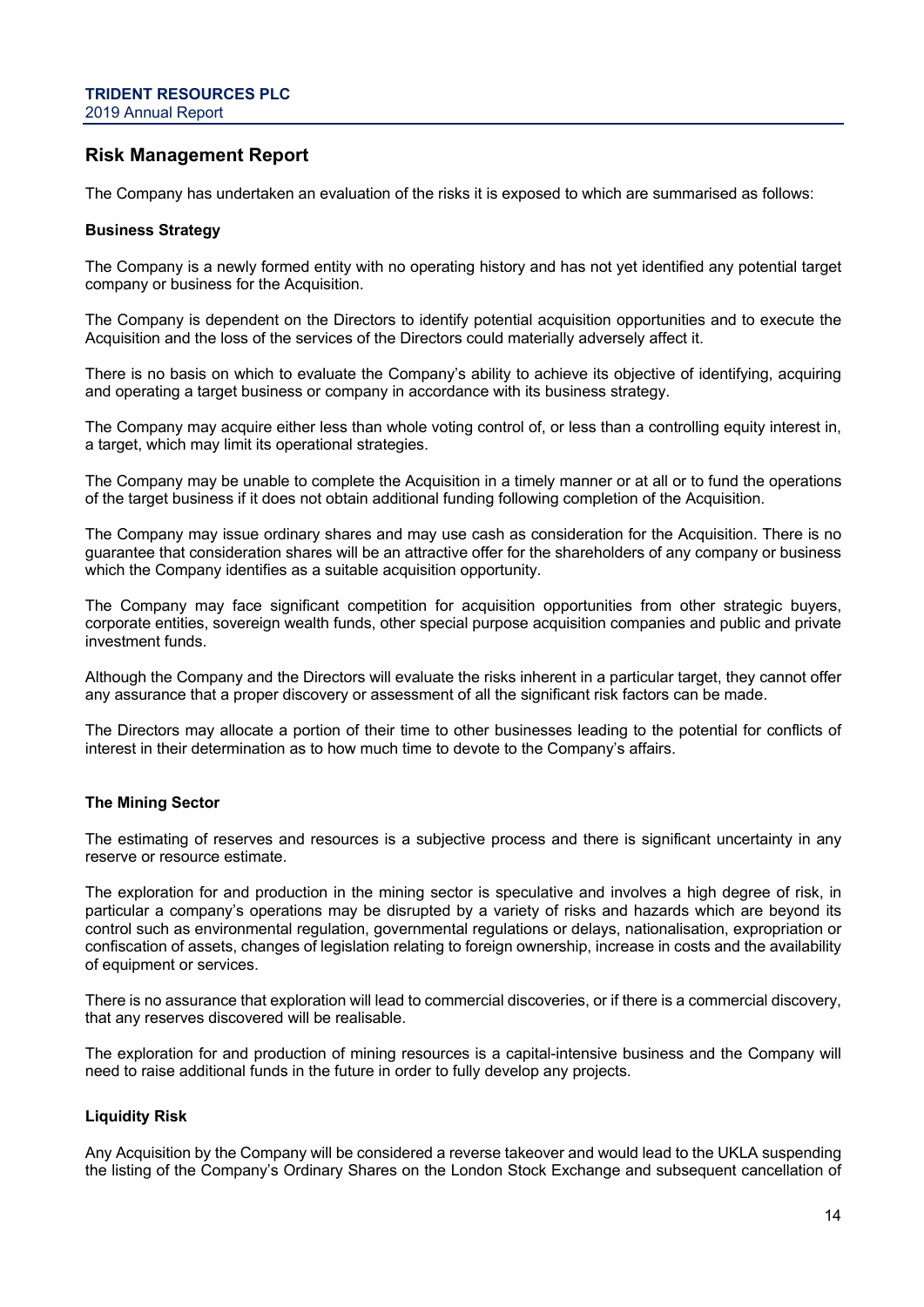the listing. Following the Acquisition, the Company intends to seek re-admission of the enlarged group to listing on the Official List and trading on the London Stock Exchange or admission to another stock exchange.

A suspension of the Company's Ordinary Shares, as a result of the FCA determining that there is insufficient information in the market about the Acquisition or the target, would materially reduce liquidity in such shares, which may affect an Investor's ability to realise some or all of its investment and/or the price at which such Investor can affect such realisation. In the event of such suspension, the value of the Investors' shareholdings may be materially reduced.

It may be necessary for the Company to apply for readmission of the Company's Ordinary Shares following completion of the reverse takeover. A cancellation of the listing of the Company's Ordinary Shares by the FCA may prevent the Company from raising equity finance on the public market, or carrying out a further acquisition using share consideration, restricting its business activities and resulting in incurring unnecessary costs.

Investors may lose the value of their entire investment or part of it, as the case may be.

#### **Financing Risk**

The Board are actively seeking an acquisition and acknowledge that financing could depend upon the Company's ability to obtain financing primarily through a further raising of new equity capital. The Company's ability to raise further funds maybe be affected by the success of its acquired investments. The Company may not be successful in procuring the requisite funds on terms which are acceptable to it (or at all) and, if such funding is unavailable, the Company may be required to reduce the scope of its intended acquisition. Further, Shareholders' holdings of Ordinary Shares may be materially diluted if debt financing is not available.

This Risk Management Report has been approved by the Board and signed on its behalf by:

**James Kelly Non-Executive Chairman** 7 August 2019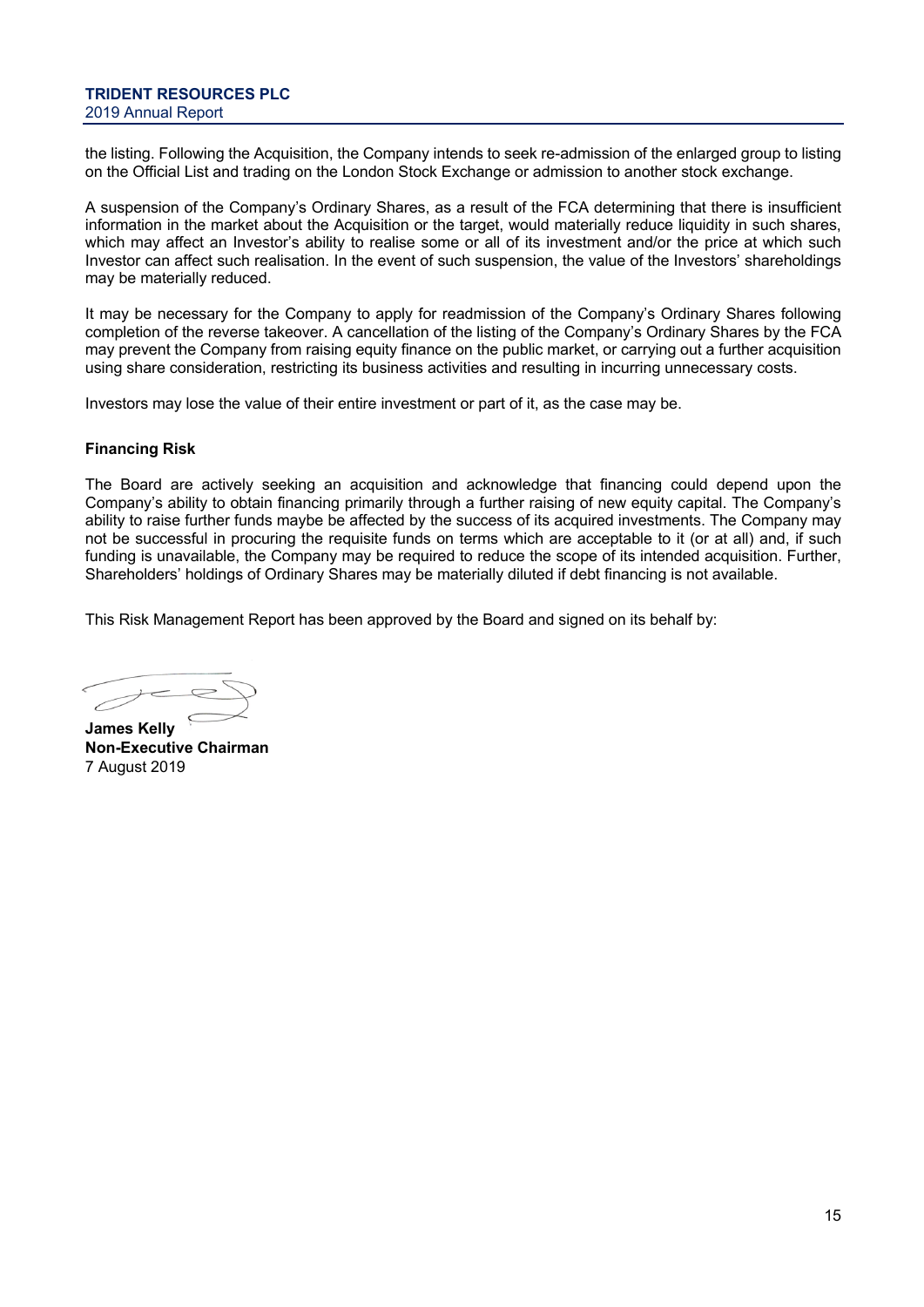# **Corporate Governance Statement**

As a Company listed on the standard segment of the Official UK Listing Authority, the Company is not required to comply with the provisions of the UK Corporate Governance Code.

However, the Company is committed to maintaining appropriate standards of corporate governance and observes the requirements of the UK Corporate Governance Code, where it is deemed applicable to the Company given its size and stage of development.

Until an Acquisition is made, the Company will not have nomination, remuneration, audit or risk committees. The Board as a whole will instead review its size, structure and composition, the scale and structure of the Directors' fees (taking into account the interests of Shareholders and the performance of the Company), take responsibility for the appointment of auditors and payment of their audit fee, monitor and review the integrity of the Company's financial statements and take responsibility for any formal announcements on the Company's financial performance.

The UK Corporate Governance Code recommends the submission of all Directors for re-election at annual intervals. None of the Directors will be required to be submitted for re-election until the first AGM following a transaction. The Board also do not consider an internal audit function to be necessary for the Company at this time due to the limited number of transactions.

Following the Acquisition, the Board intends to put in place nomination, remuneration, audit and risk committees and the Company may seek to transfer from a Standard Listing to either a Premium Listing or other appropriate stock market, based on the track record of the Company or business it acquires (although there can be no guarantee that the Company will fulfil the relevant eligibility criteria at the time and that a transfer to a Premium Listing or other appropriate stock market, will be achieved). If the Company is successful in obtaining a Premium Listing, further rules will apply to the Company under the Listing Rules and Disclosure and Transparency Rules and the Company will be obliged to comply with the Model Code and to comply or explain any derogation from the UK Corporate Governance Code. In addition to, or in lieu of, a Premium Listing, the Company may determine to seek a listing on another stock exchange or seek re-admission to a Standard Listing.

The Company has adopted a share dealing code that complies with the requirements of the Market Abuse Regulations. All persons discharging management responsibilities (which comprises the Directors) comply with the share dealing code from the date of Admission.

The Directors are responsible for internal control in the Company and reviewing effectiveness. Due to the size of the Company, all key decisions are made by the Board. The Directors have reviewed the effectiveness of the Company's systems during the period under review and consider that there have been no material losses, contingencies or uncertainties due to weaknesses in the controls.

#### **Carbon emissions**

The Company currently has no trade, no employees other than the Directors and have no office. Therefore the Company has minimal carbon emissions and it is not practical to obtain emissions data at this stage.

#### **Board of directors**

The Company has a Board it believes is well suited for the purposes of implementing its business strategy, combining skill sets for the assessment of investment and acquisition opportunities in the mining sector, developing mining assets, optimising returns from mining assets and effecting value adding corporate transactions.

The Directors are responsible for carrying out the Company's objectives, implementing its business strategy and conducting its overall supervision. Acquisition, divestment and other strategic decisions will all be considered and determined by the Board.

The Board will provide leadership within a framework of prudent and effective controls. The Board will establish the corporate governance values of the Company and will have overall responsibility for setting the Company's strategic aims, defining the business plan and strategy and managing the financial and operational resources of the Company. Prior to completing an Acquisition, the Company will not have any full-time employees.

The Board aims to hold meetings on a quarterly basis and is regularly in contact to discuss prospective acquisition opportunities.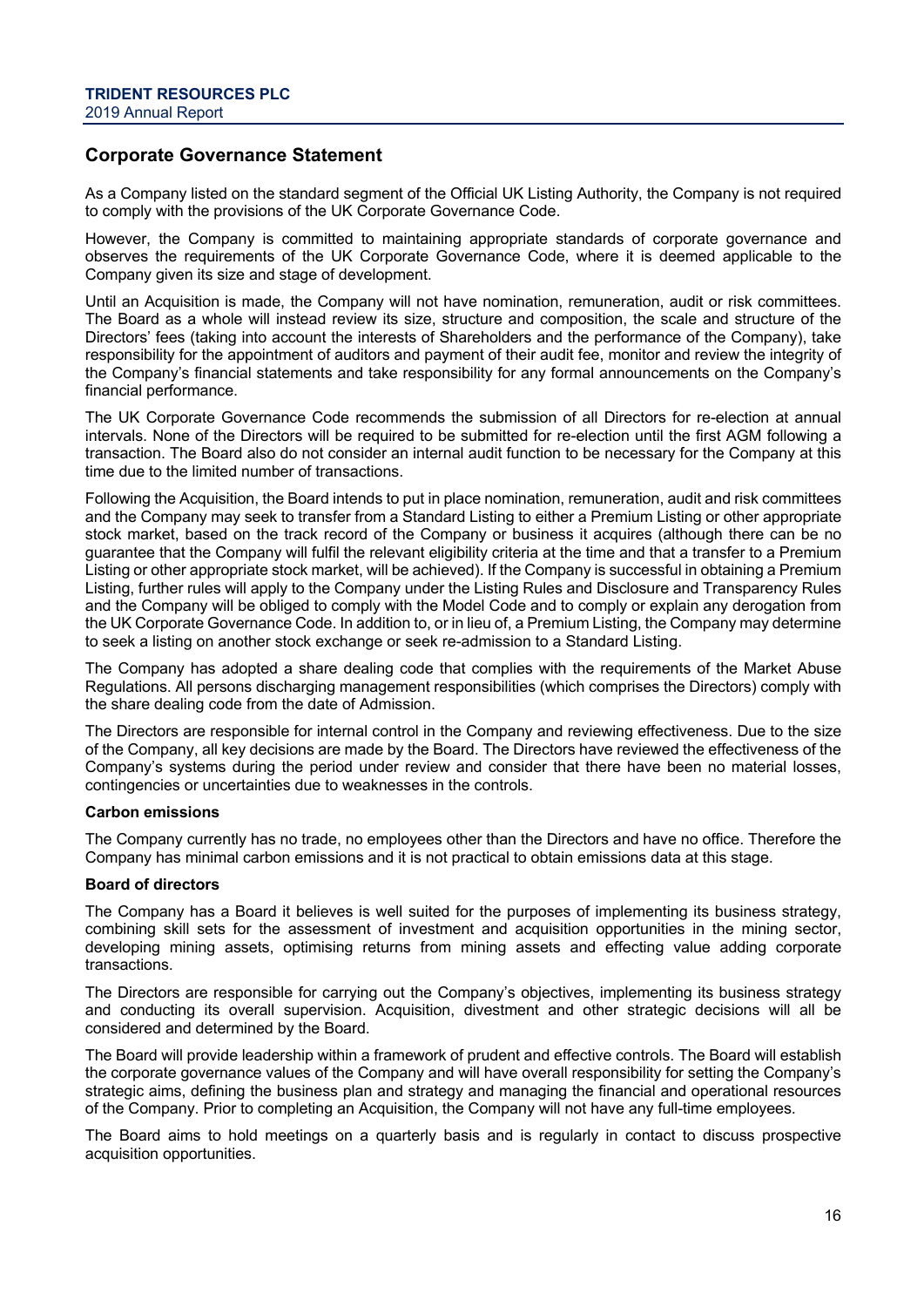The Articles of the Company contain express provisions relating to conflicts of interest in line with the Companies Act.

#### **Shareholder communications**

The Company uses its corporate website (www.tridentresources.co.uk) to ensure that the latest announcements, press releases and published financial information are available to all shareholders and other interested parties.

The AGM is used to communicate with both institutional shareholders and private investors and all shareholders are encouraged to participate. Separate resolutions are proposed on each issue so that they can be given proper consideration and there is a resolution to approve the Annual Report and Accounts. Notice of the AGM is sent to shareholders at least 21 days before the meeting and the results are announced to the London Stock Exchange and are published on the Company's website.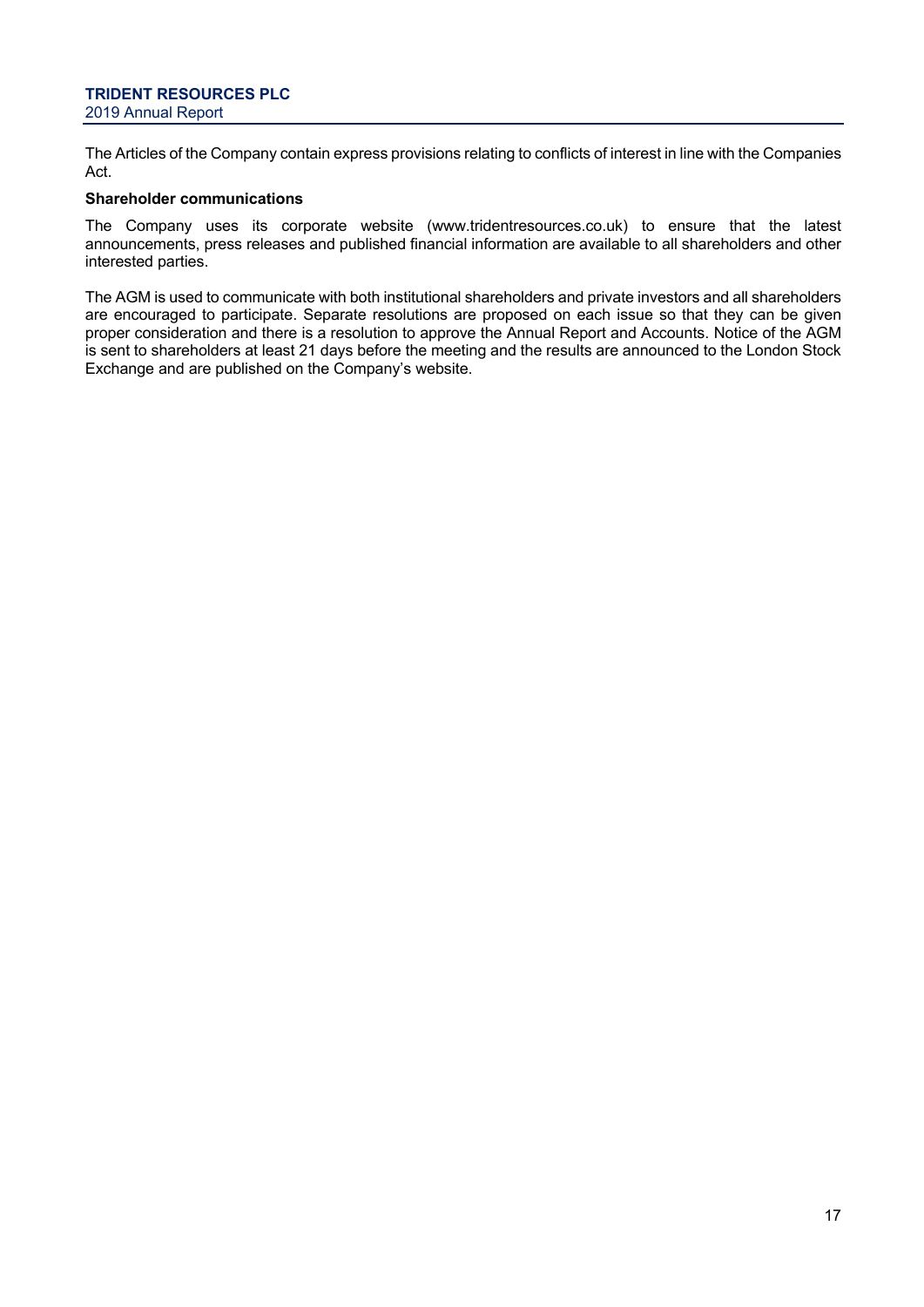# **Directors' Responsibility Statement**

The Directors are responsible for preparing the Directors' Report, the Risk Management Report, and the Financial Statements in accordance with applicable law and regulations.

Company law requires the Directors to prepare Financial Statements for each financial year. Under that law the Directors have elected to prepare the financial statements in accordance with International Financial Reporting Standards ("IFRS") as adopted by the European Union. Under company law the Directors must not approve the financial statements unless they are satisfied that they give a true and fair view of the state of affairs of the Company and of the profit or loss for that period.

In preparing these financial statements, the Directors are required to:

- select suitable accounting policies and then apply them consistently;
- make judgements and accounting estimates that are reasonable and prudent;
- state whether applicable IFRSs as adopted by the European Union have been followed, subject to any material departures disclosed and explained in the financial statements; and
- prepare the financial statements on the going concern basis unless it is inappropriate to presume that the Company will continue in business.

The Directors are responsible for keeping adequate accounting records that are sufficient to show and explain the Company's transactions and disclose with reasonable accuracy at any time the financial position of the Company and enable them to ensure that the Financial Statements comply with the Companies Act 2006. They are also responsible for safeguarding the assets of the Company and hence for taking reasonable steps for the prevention and detection of fraud and other irregularities.

The Directors are responsible for the maintenance and integrity of the corporate and financial information included on the Company's website. Legislation in the United Kingdom governing the preparation and dissemination of financial statements may differ from legislation in other jurisdictions.

#### **Directors' responsibility statement pursuant to disclosure and Transparency Rule**

Each of the Directors, whose names and functions as listed within the Board of Directors confirm that, to the best of their knowledge:

- the financial statements are prepared in accordance with IFRS as adopted by the European Union, give a true and fair view of the assets, liabilities, financial position and loss of the Company; and
- the Annual Report and statement of accounts, including the Strategic Report, includes a fair review of the development and performance of the business and the position of the Company, together with a description of the principal risks and uncertainties that they face.

Approved by the Board on 7 August 2019

James Kelly Non-Executive Chairman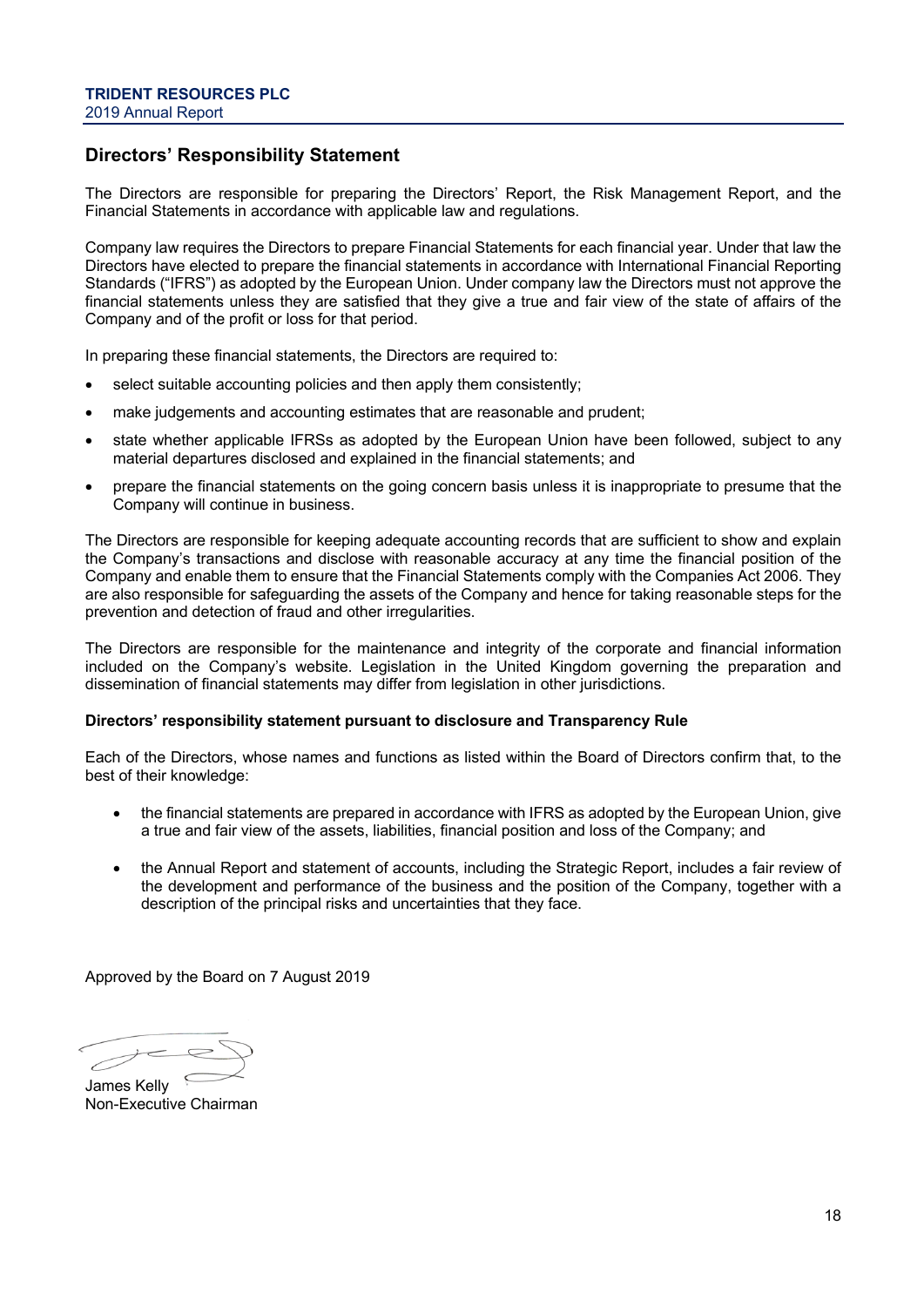# **Independent auditor's report to the members of Trident Resources plc**

#### **Opinion**

We have audited the financial statements of Trident Resources plc (the 'company') for the period ended 30 April 2019 which comprise the Statement of Comprehensive Income, the Statement of Financial Position, the Statement of Changes in Equity, the Statement of Cash Flows and notes to the financial statements, including a summary of significant accounting policies. The financial reporting framework that has been applied in their preparation is applicable law and International Financial Reporting Standards (IFRSs) as adopted by the European Union.

In our opinion, the financial statements:

- give a true and fair view of the state of the company's affairs as at 30 April 2019 and of its loss for the period then ended;
- have been properly prepared in accordance with IFRSs as adopted by the European Union; and
- have been prepared in accordance with the requirements of the Companies Act 2006.

#### **Basis for opinion**

We conducted our audit in accordance with International Standards on Auditing (UK) (ISAs (UK)) and applicable law. Our responsibilities under those standards are further described in the Auditor's responsibilities for the audit of the financial statements section of our report. We are independent of the company in accordance with the ethical requirements that are relevant to our audit of the financial statements in the UK, including the FRC's Ethical Standard as applied to listed public interest entities, and we have fulfilled our other ethical responsibilities in accordance with these requirements. We believe that the audit evidence we have obtained is sufficient and appropriate to provide a basis for our opinion.

#### **Conclusions relating to going concern**

We have nothing to report in respect of the following matters in relation to which the ISAs (UK) require us to report to you where:

- the directors' use of the going concern basis of accounting in the preparation of the financial statements is not appropriate; or
- the directors have not disclosed in the financial statements any identified material uncertainties that may cast significant doubt about the company's ability to continue to adopt the going concern basis of accounting for a period of at least twelve months from the date when the financial statements are authorised for issue.

#### **Our application of materiality**

Materiality for the company financial statements as a whole was set at £11,000, with performance materiality set at £7,700.

Materiality has been calculated as 5% of the benchmark of administrative expenses, which we have determined, in our professional judgement, to be one of the principal benchmarks within the financial statements relevant to members of the Company in assessing financial performance. As the company has yet to acquire a controlling interest in a company or business, the key focus of the company is to restrict expenditure in order to use these resources to carry out a future acquisition.

We report to the directors' all misstatements we identified through our audit with a value in excess of £550, in addition to other audit misstatements below that threshold that we believe warrant reporting on qualitative grounds.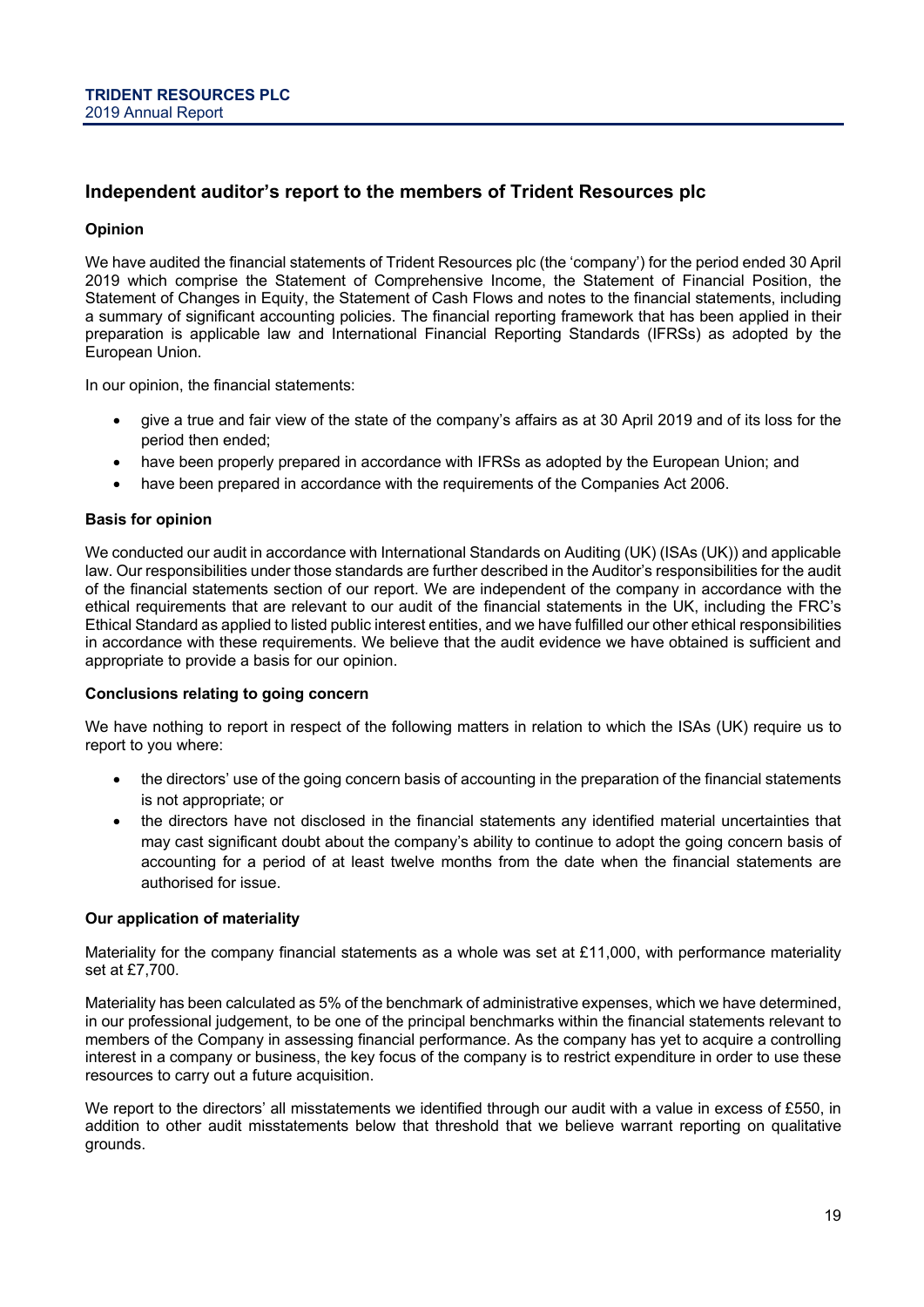#### **An overview of the scope of our audit**

Our audit scope consists of an audit in accordance with ISAs (UK) of the financial statements of Trident Resources plc.

As part of designing our audit, we determined materiality, as above, and assessed the risk of material misstatement in the financial statements. In particular, we looked at where the directors made subjective judgements. We also addressed the risk of management override of internal controls, including evaluation whether there was evidence of bias by the directors that represented a risk of material misstatement due to fraud.

#### **Key audit matters**

Key audit matters are those matters that, in our professional judgment, were of most significance in our audit of the financial statements of the current period and include the most significant assessed risks of material misstatement (whether or not due to fraud) we identified, including those which had the greatest effect on: the overall audit strategy, the allocation of resources in the audit; and directing the efforts of the engagement team. These matters were addressed in the context of our audit of the financial statements as a whole, and in forming our opinion thereon, and we do not provide a separate opinion on these matters.

We have determined that there are no key audit matters to communicate in our report.

#### **Other information**

The other information comprises the information included in the annual report, other than the financial statements and our auditor's report thereon. The directors are responsible for the other information. Our opinion on the financial statements does not cover the other information and, except to the extent otherwise explicitly stated in our report, we do not express any form of assurance conclusion thereon. In connection with our audit of the financial statements, our responsibility is to read the other information and, in doing so, consider whether the other information is materially inconsistent with the financial statements or our knowledge obtained in the audit or otherwise appears to be materially misstated. If we identify such material inconsistencies or apparent material misstatements, we are required to determine whether there is a material misstatement in the financial statements or a material misstatement of the other information. If, based on the work we have performed, we conclude that there is a material misstatement of this other information, we are required to report that fact.

We have nothing to report in this regard.

# **Opinions on other matters prescribed by the Companies Act 2006**

In our opinion the part of the directors' remuneration report to be audited has been properly prepared in accordance with the Companies Act 2006.

In our opinion, based on the work undertaken in the course of the audit:

- the information given in the strategic report and the directors' report for the financial year for which the financial statements are prepared is consistent with the financial statements; and
- the strategic report and the directors' report have been prepared in accordance with applicable legal requirements.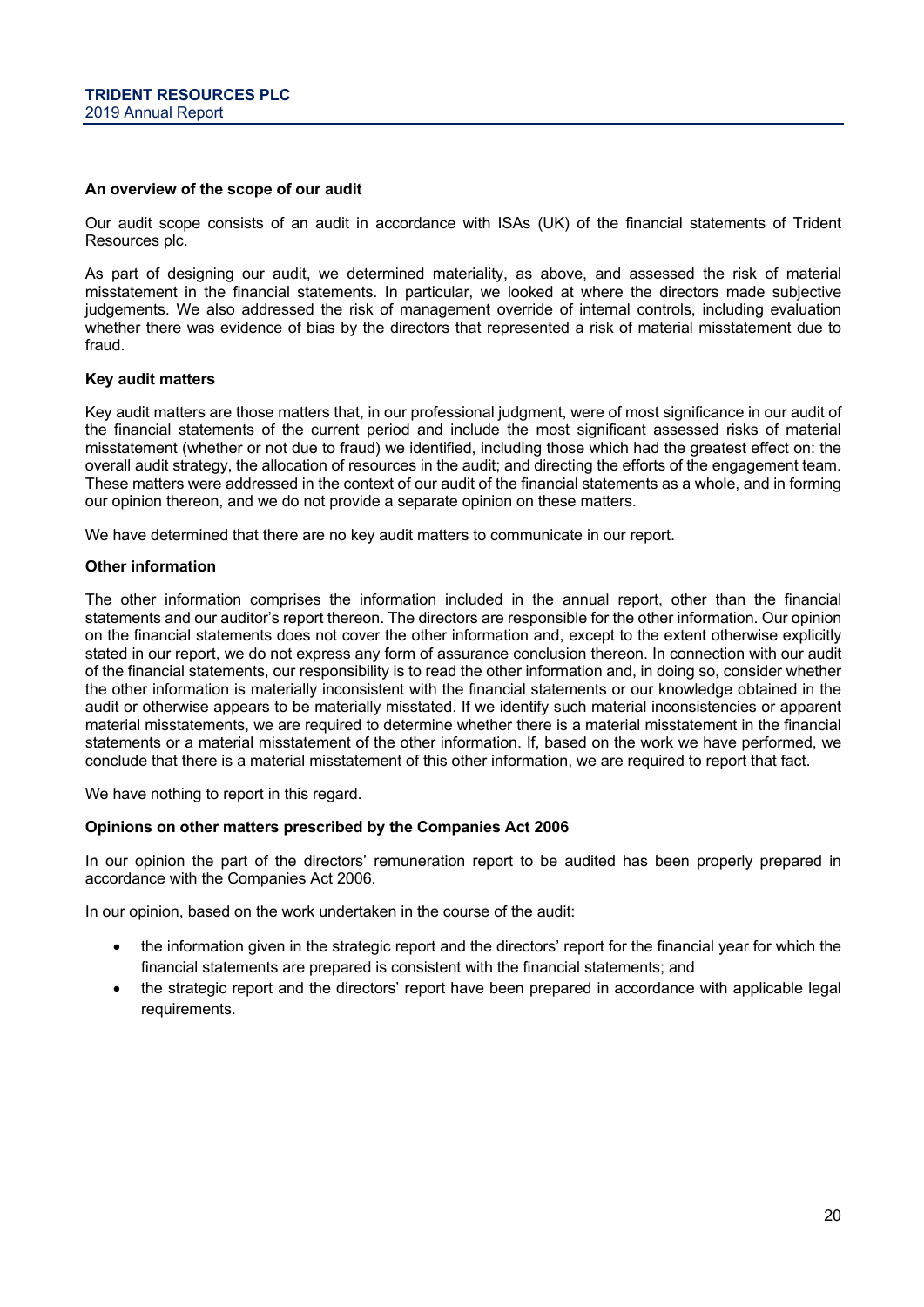#### **Matters on which we are required to report by exception**

In the light of the knowledge and understanding of the company and its environment obtained in the course of the audit, we have not identified material misstatements in the strategic report or the directors' report.

We have nothing to report in respect of the following matters in relation to which the Companies Act 2006 requires us to report to you if, in our opinion:

- adequate accounting records have not been kept, or returns adequate for our audit have not been received from branches not visited by us; or
- the financial statements and the part of the directors' remuneration report to be audited are not in agreement with the accounting records and returns; or
- certain disclosures of directors' remuneration specified by law are not made; or
- we have not received all the information and explanations we require for our audit.

#### **Responsibilities of directors**

As explained more fully in the directors' responsibilities statement, the directors are responsible for the preparation of the financial statements and for being satisfied that they give a true and fair view, and for such internal control as the directors determine is necessary to enable the preparation of financial statements that are free from material misstatement, whether due to fraud or error.

In preparing the financial statements, the directors are responsible for assessing the company's ability to continue as a going concern, disclosing, as applicable, matters related to going concern and using the going concern basis of accounting unless the directors either intend to liquidate the company or to cease operations, or have no realistic alternative but to do so.

#### **Auditor's responsibilities for the audit of the financial statements**

Our objectives are to obtain reasonable assurance about whether the financial statements as a whole are free from material misstatement, whether due to fraud or error, and to issue an auditor's report that includes our opinion. Reasonable assurance is a high level of assurance but is not a guarantee that an audit conducted in accordance with ISAs (UK) will always detect a material misstatement when it exists. Misstatements can arise from fraud or error and are considered material if, individually or in the aggregate, they could reasonably be expected to influence the economic decisions of users taken on the basis of these financial statements.

A further description of our responsibilities for the audit of the financial statements is located on the Financial Reporting Council's website at: *www.frc.org.uk/auditorsresponsibilities*. This description forms part of our auditor's report.

#### **Other matters which we are required to address**

We were appointed by the board on 11 January 2019 to audit the financial statements for the period ended 30 April 2019. Our total uninterrupted period of engagement is 1 year.

The non-audit services prohibited by the FRC's Ethical Standard were not provided to the company and we remain independent of the company in conducting our audit.

We identified areas of laws and regulations that could reasonably be expected to have a material effect on the financial statements from our sector experience and through discussions with the directors. We considered the extent of compliance with those laws and regulations as part of our audit procedures on the related financial statement items. We communicated identified laws and regulations throughout our audit team and remained alert to any indications of non-compliance throughout the audit. As with any audit, there remained a higher risk of non-detection of irregularities, as these may have involved collusion, forgery, intentional omissions, misrepresentations, or the override of internal controls.

Our audit opinion is consistent with the additional report to those charged with governance.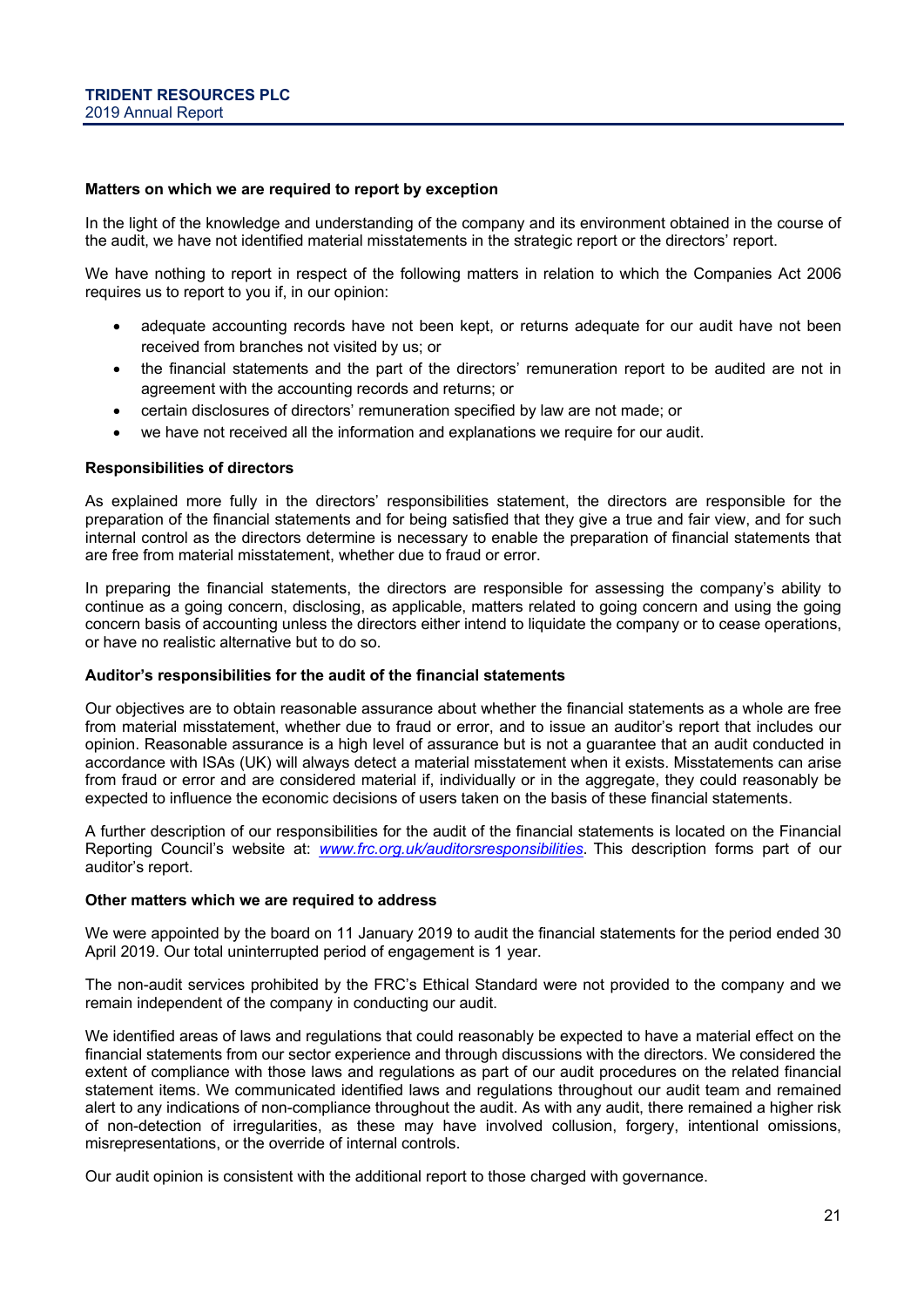#### **Use of our report**

This report is made solely to the company's members, as a body, in accordance with Chapter 3 of Part 16 of the Companies Act 2006. Our audit work has been undertaken so that we might state to the company's members those matters we are required to state to them in an auditor's report and for no other purpose. To the fullest extent permitted by law, we do not accept or assume responsibility to anyone, other than the company and the company's members as a body, for our audit work, for this report, or for the opinions we have formed.

 $\mathbb{Z}$ din  $\sum_{\alpha}$ 

**Zahir Khaki (Senior Statutory Auditor)** 1 Westferry Circus **For and on behalf of PKF Littlejohn LLP**<br> **Statutory Auditor** Canary Wharf Statutory Auditor **CALL CONTEX CONTEX CONTEX CONTEX CONTEX CONTEX CONTEX CONTEX Statutory Auditor** 

7 August 2019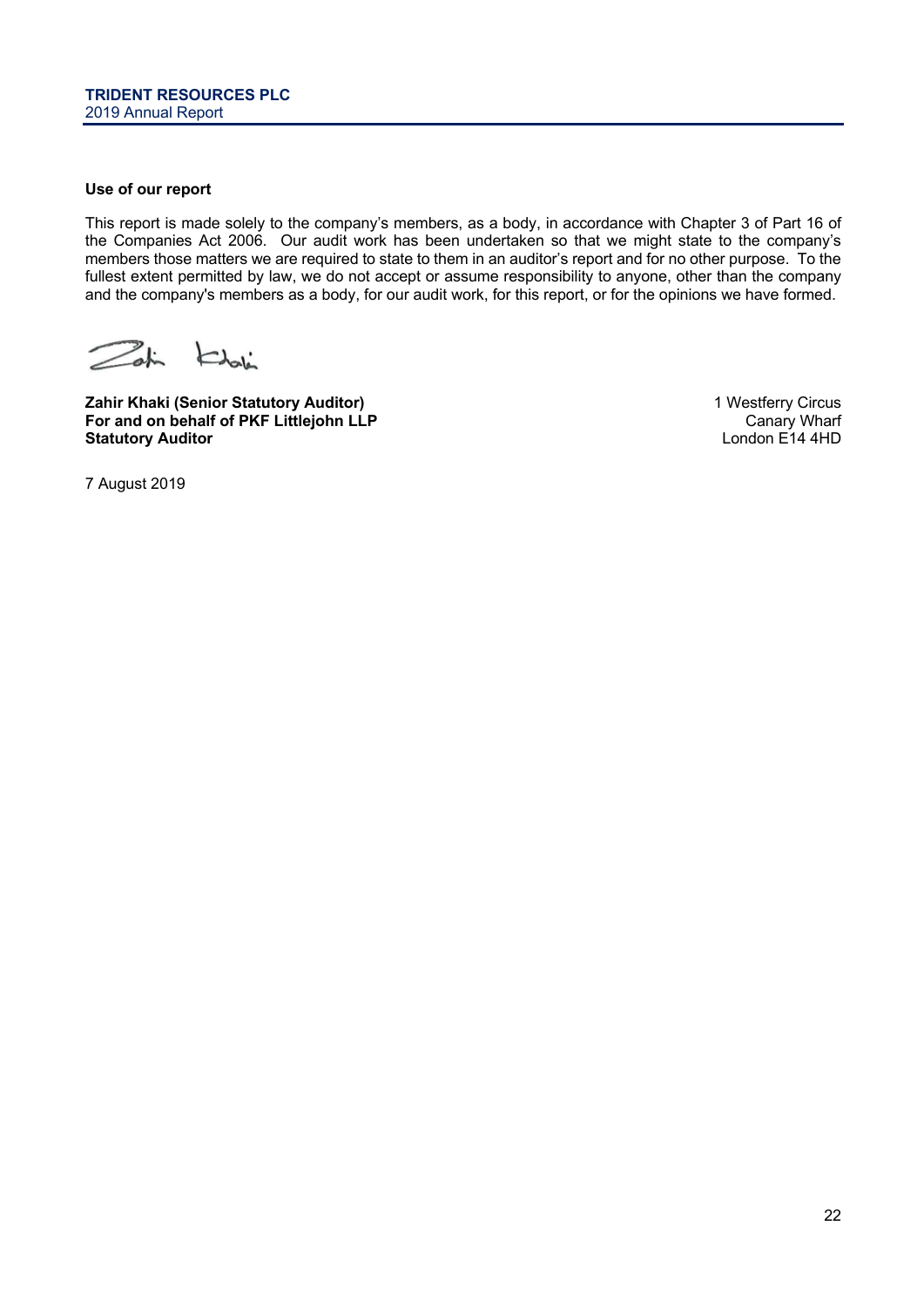# **Statement of Comprehensive Income**

for the period ended 30 April 2019

|                                              | <b>Notes</b> | Period to<br>30 April |
|----------------------------------------------|--------------|-----------------------|
|                                              |              | 2019                  |
|                                              |              | £                     |
| <b>Continuing operations</b>                 |              |                       |
| Administrative expenses                      | 4            | (119, 621)            |
| Listing expenses                             |              | (110, 240)            |
| Loss before taxation                         | 4            | (229, 861)            |
| Taxation                                     | 7            |                       |
| Loss for the year                            |              | (229,861)             |
| Total Comprehensive loss for the year        |              | (229,861)             |
| Earnings per share:                          |              |                       |
| Basic and diluted earnings per share (pence) | 8            | (1.74p)               |

There are no items of other comprehensive income.

The notes on pages 27 to 34 are an integral part of these financial statements.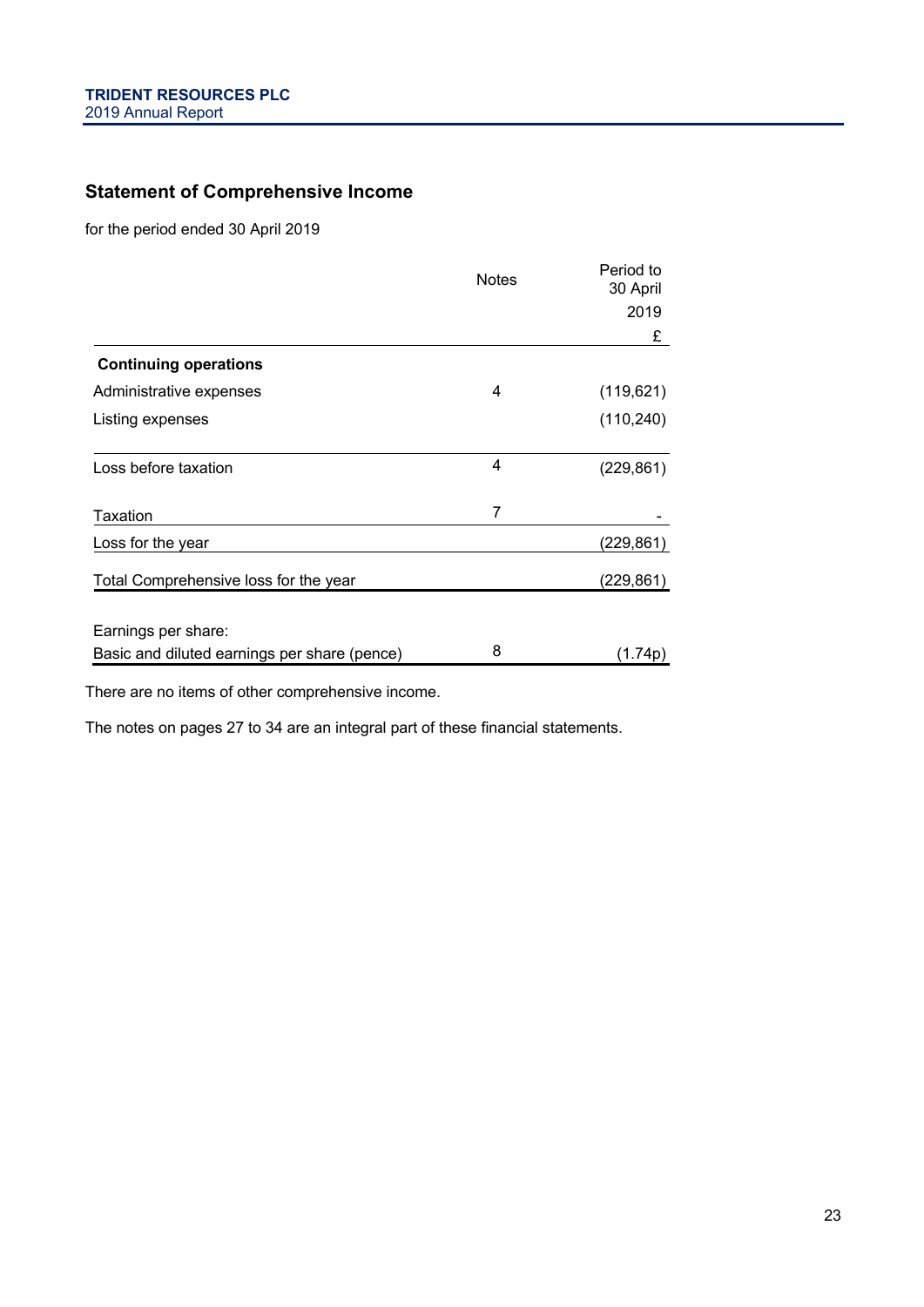# **Statement of Financial Position**

As at 30 April 2019

|                                 | <b>Notes</b>      | 2019       |
|---------------------------------|-------------------|------------|
|                                 |                   | £          |
| <b>Current assets</b>           |                   |            |
| Trade and other receivables     | 10                | 7,822      |
| Cash and cash equivalents       | 11                | 3,697,724  |
| <b>Current and Total Assets</b> |                   | 3,705,546  |
| <b>Current Liabilities</b>      |                   |            |
| Trade and other payables        | $12 \overline{ }$ | (35, 401)  |
| <b>Net Assets</b>               |                   | 3,670,145  |
| <b>Equity</b>                   |                   |            |
| <b>Share Capital</b>            | 13                | 250,000    |
| <b>Share Premium</b>            | 13                | 3,650,006  |
| <b>Retained Earnings</b>        | 14                | (229, 861) |
| <b>Total Equity</b>             |                   | 3,670,145  |

The notes on pages 27 to 34 are an integral part of these financial statements.

The financial statements were approved and authorised for issue by the Board on 7 August 2019.

 $\subset$ James Kelly

**Director** 

Trident Resources plc Registered No. 11328666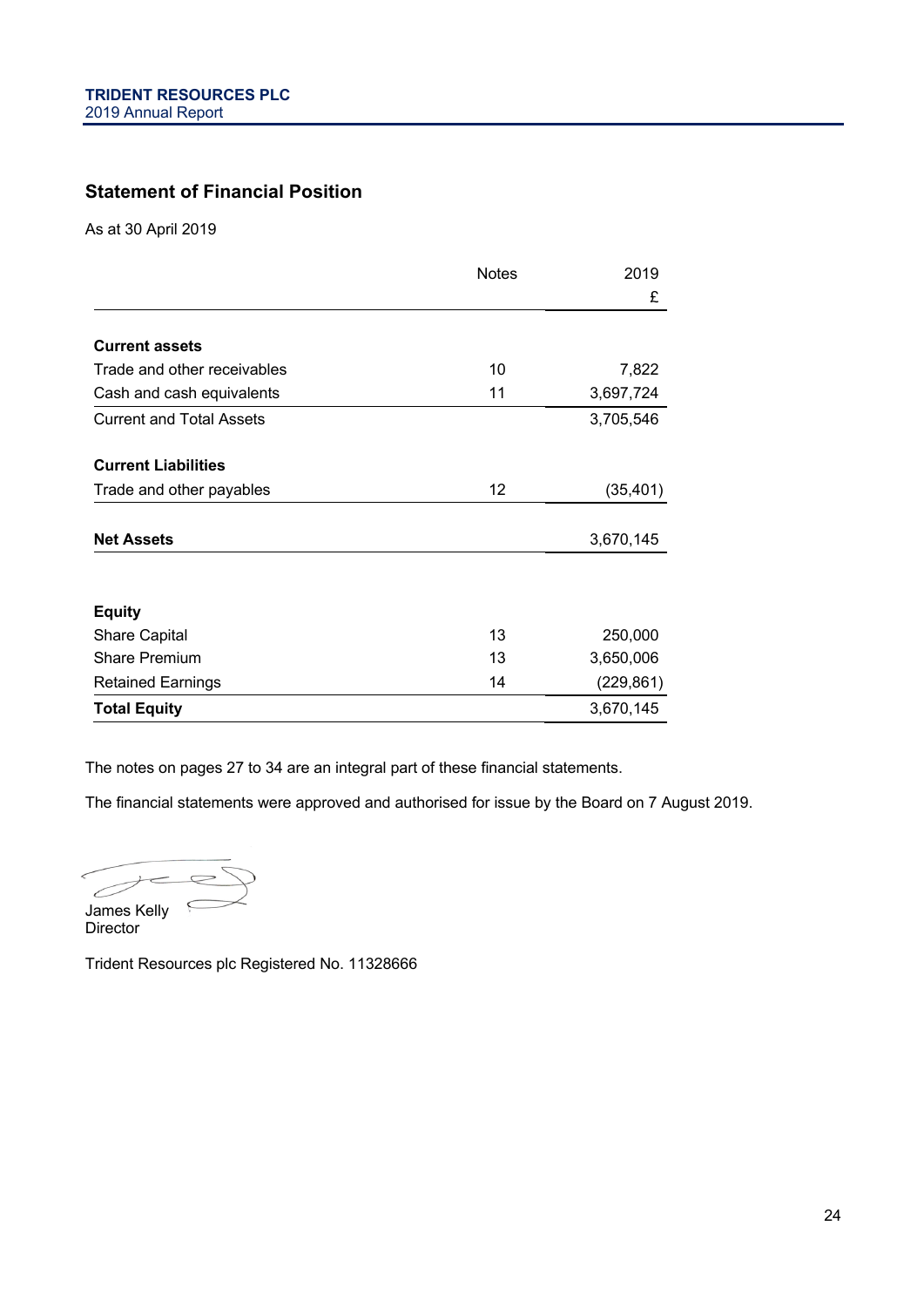# **Statement of Changes in Equity**

For the period ended 30 April 2019

|                                  | <b>Share capital</b> | <b>Share</b><br><b>Premium</b> | <b>Retained</b><br><b>Earnings</b> | Total      |
|----------------------------------|----------------------|--------------------------------|------------------------------------|------------|
|                                  | £                    | £                              | £                                  | £          |
| On incorporation                 |                      |                                |                                    |            |
| Total Comprehensive income       |                      |                                | (229, 861)                         | (229, 861) |
| <b>Transactions with owners:</b> |                      |                                |                                    |            |
| Issue of share capital           | 219,999              | 3,880,000                      |                                    | 4,099,999  |
| Share capitalisation             | 30,000               | (30,000)                       |                                    |            |
| Share issue expenses             |                      | (199, 994)                     |                                    | (199, 994) |
| Balance at 30 April 2019         | 250,000              | 3,650,006                      | (229,861)                          | 3,670,145  |
|                                  |                      |                                |                                    |            |

The notes on pages 27 to 34 are an integral part of these financial statements.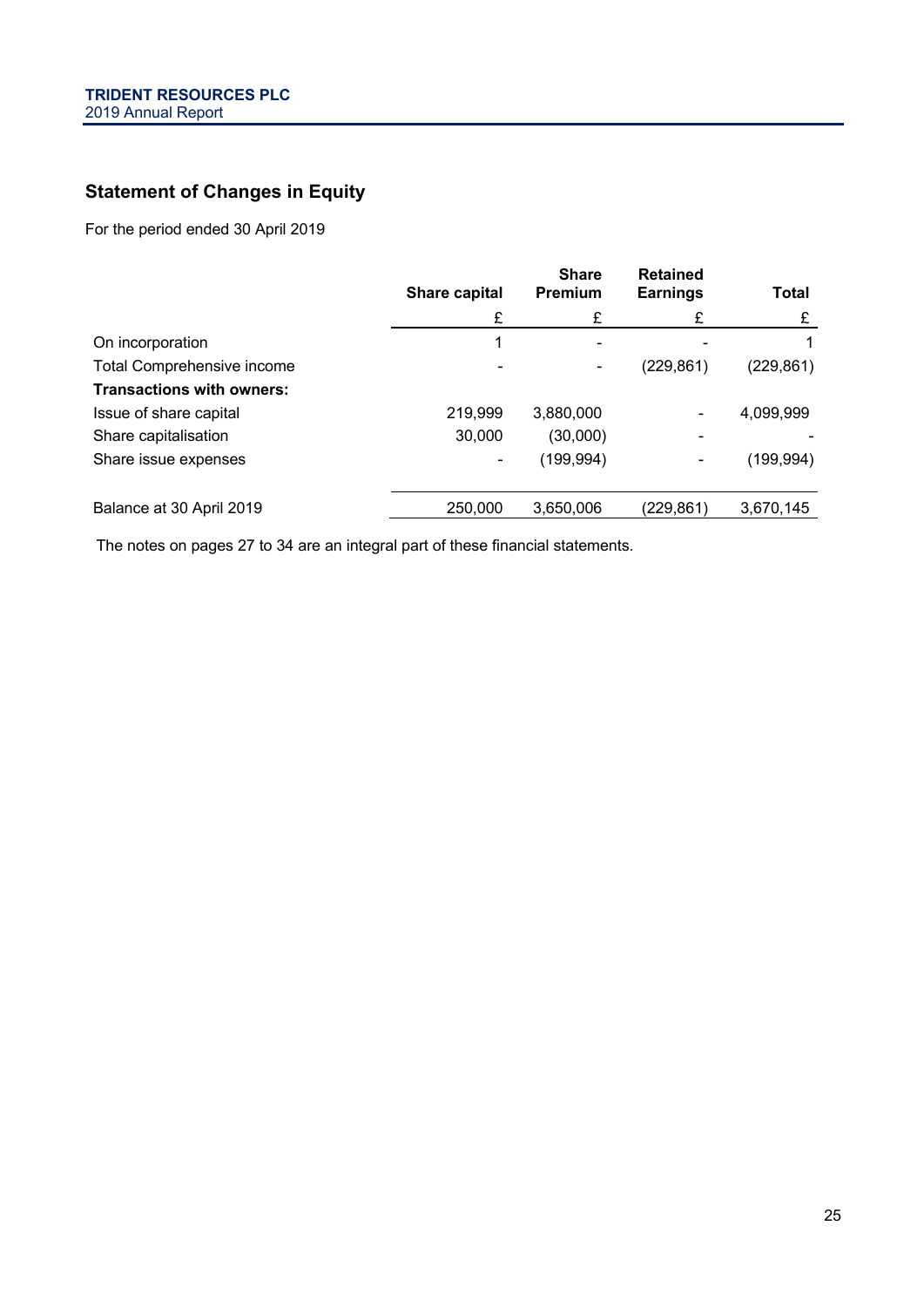# **Statement of Cash Flows**

for the period ended 30 April 2019

|                                                             | <b>Notes</b> | Period to<br>30 April |
|-------------------------------------------------------------|--------------|-----------------------|
|                                                             |              | 2019                  |
|                                                             |              | £                     |
| <b>Cash flows from Operating Activities</b>                 |              |                       |
| Loss for the year before tax                                |              | (229, 861)            |
| Increase in receivables                                     |              | (7, 822)              |
| Increase in payables                                        |              | 35,401                |
| Net cash outflow from operating activities                  |              | (202, 282)            |
| <b>Cash flows from financing activities</b>                 |              |                       |
| Issue of shares (net of share issue expenses)               |              | 3,900,006             |
| Net cash inflow from financing activities                   |              | 3,900,006             |
| Net increase in cash and cash equivalents during the period |              | 3,697,724             |
| Cash at the beginning of period                             |              |                       |
| Cash and cash equivalents at the end of the period          | 11           | 3,697,724             |

The notes on pages 27 to 34 are an integral part of these financial statements.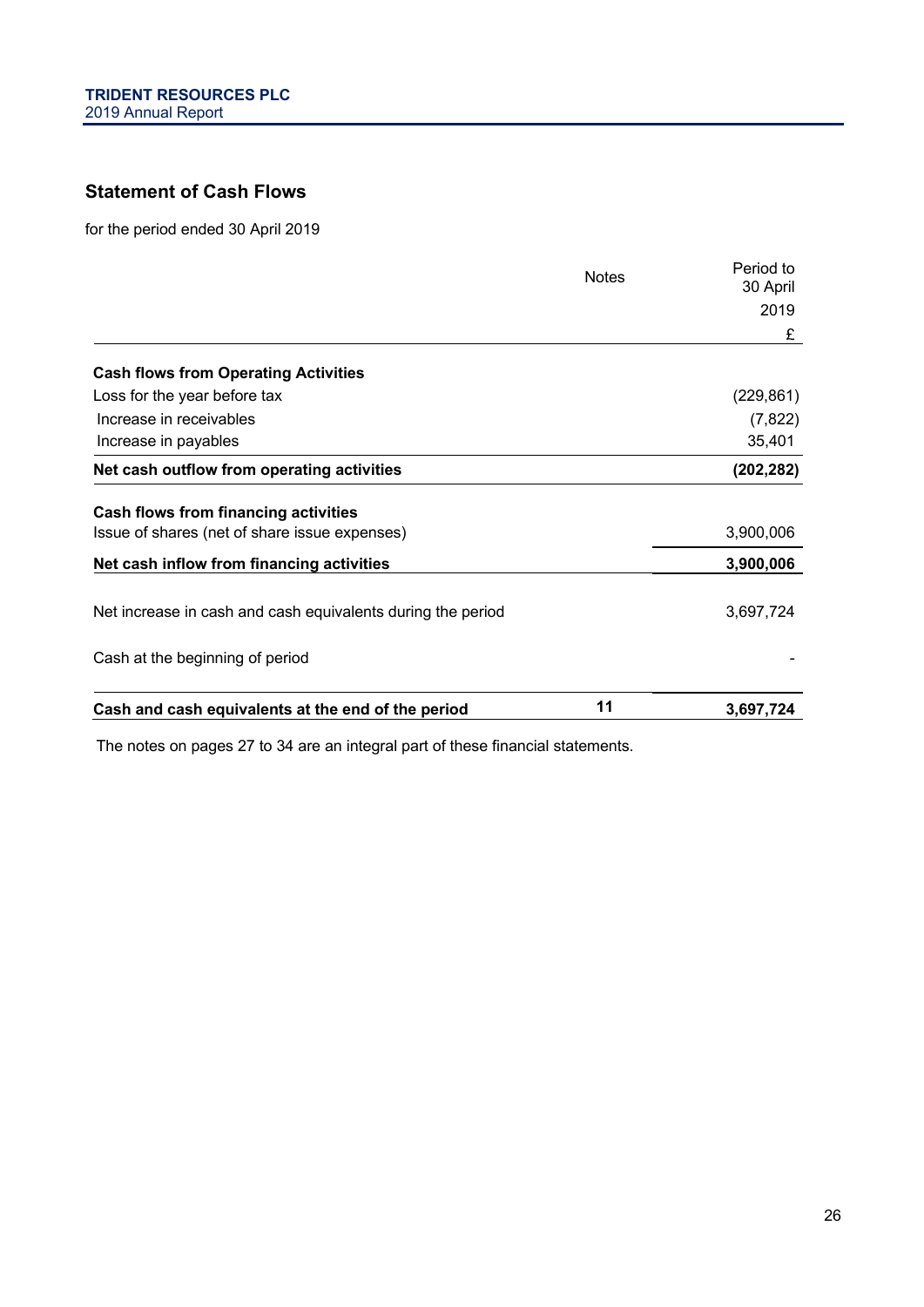# **Notes to the financial statements**

#### **1. GENERAL INFORMATION**

Trident Resources Plc is a company incorporated and domiciled in the United Kingdom. The Company is a public limited company, which is listed on the London Stock Exchange. The address of the registered office is 2 Stone Buildings, Lincoln's Inn, London, WC2A 3TH.

The Company was formed to undertake an acquisition of a controlling interest in a company or business with the objective of operating the acquired business and implementing an operating strategy to generate value for its shareholders through operational improvements as well as potentially through additional complementary acquisitions following the acquisition.

The financial statements which cover the period from incorporation on 25 April 2018 to 30 April 2019 are presented in British Pounds Sterling, the currency of the primary economic environment in which the Company operates.

#### **2. SUMMARY OF SIGNIFICANT ACCOUNTING POLICIES**

The principal accounting policies applied in the preparation of these financial statements are set out below. The policies have been consistently applied throughout the period, unless otherwise stated.

#### **Basis of preparation**

The financial statements have been prepared in accordance with International Financial Reporting Standards (IFRSs) and IFRIC interpretations as adopted by the European Union applicable to companies reporting under IFRSs. The financial statements have also been prepared under the historical cost convention.

The financial statements are presented in pounds sterling  $(\mathbb{E}^n)$  which is also the functional currency of the Company.

#### **Going Concern**

The Company's assets are comprised almost entirely of cash. As at 6 August 2019, the Company had cash resources of £3,659,230 and has prepared cash forecasts to August 2020 that show that the company has sufficient cash resources for the foreseeable future; accordingly, the directors believe that as at the date of this report it is appropriate to continue to adopt the going concern basis in preparing the financial statements.

#### **Statement of compliance**

The financial statements comply with IFRSs as adopted by the European Union.

- i) The company has adopted all relevant IFRSs which were in effect from incorporation when preparing these financial statements.
- ii) The following new standards and amendments to standards and interpretations have been issued but are not yet effective and not early adopted. None of these are expected to have a significant effect on the financial statements of the Company:

|                                                                                       |                                                                                          | <b>Effective for</b><br>periods beginning<br>on or after |
|---------------------------------------------------------------------------------------|------------------------------------------------------------------------------------------|----------------------------------------------------------|
| Amendments to IAS 19                                                                  | Employee Benefits Plan Amendment, Curtailment or<br>Settlement                           | 1 January 2019                                           |
| <b>IFRS 10 Consolidated</b><br><b>Financial Statements and</b><br>IAS 28 (amendments) | Sale or Contribution of Assets between an Investor<br>and its Associate or Joint Venture | 1 January 2019                                           |
| IFRIC <sub>23</sub>                                                                   | Uncertainty over Income Tax Treatments                                                   | 1 January 2019                                           |
| IFRS 16                                                                               | Leases                                                                                   | 1 January 2019                                           |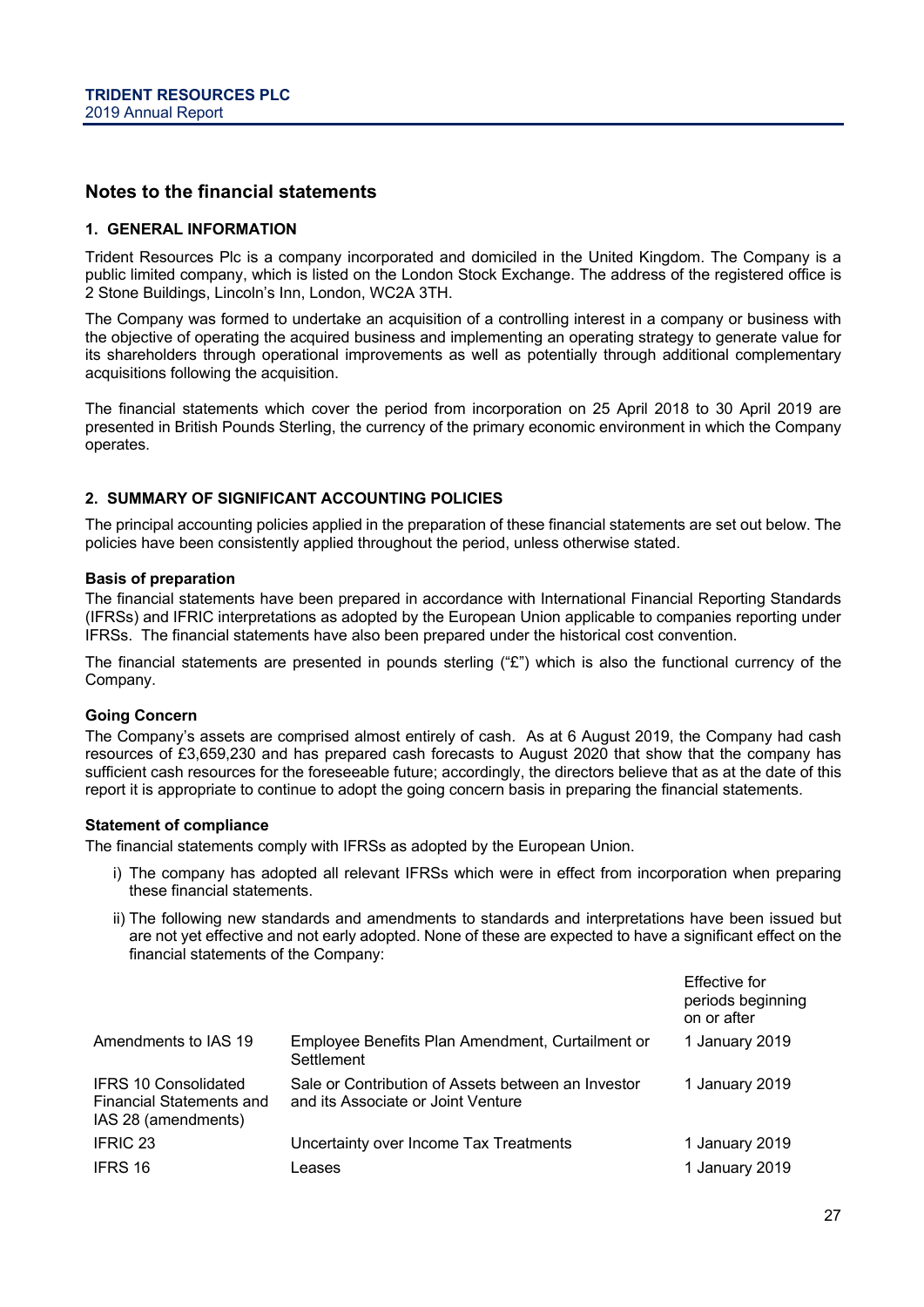# **Notes to the financial statements**

#### **Segment Reporting**

Operating segments are reported in a manner consistent with the internal reporting provided to the chief operating decision-maker. The chief operating decision-maker, who is responsible for allocating resources and assessing performance of the operating segments, has been identified as the board of directors that makes strategic decisions.

The Chief decision maker believes that the company's continuing operations comprise one segment.

#### **Taxation**

Current taxation is the taxation currently payable on taxable profit for the year.

Current tax is calculated at the tax rates (and laws) that have been enacted or substantively enacted by the Statement of Financial Position date.

Deferred tax is the tax expected to be payable or recoverable on differences between the carrying amounts of assets and liabilities in the financial statements and the corresponding tax bases used in the computation of taxable profit and is accounted for using the balance sheet liability method. Deferred tax liabilities are generally recognised for all taxable temporary differences and deferred tax assets are recognised to the extent that it is probable that taxable profits will be available against which deductible temporary differences can be utilised. Such assets and liabilities are not recognised if the temporary difference arises from the initial recognition of goodwill or from the initial recognition (other than in a business combination) of other assets and liabilities in a transaction that affects neither the tax profit nor the accounting profit.

Deferred tax is calculated at the tax rates that are expected to apply in the year when the liability is settled or the asset is realised. Deferred tax is charged or credited in the income statement, except when it relates to items charged or credited directly to equity, in which case the deferred tax is also dealt with in equity. Deferred tax assets and liabilities are offset when there is a legally enforceable right to set off current tax assets against current tax liabilities and when they relate to income taxes levied by the same taxation authority and the Company intends to settle its current tax assets and liabilities on a net basis.

#### **Risk Management Objectives and Policies**

The main risks arising from the Company's activities are capital risk management and credit risk. Further details are disclosed in Note 15.

# **Financial assets**

#### *Other receivables*

Due to the short term nature of the current receivables, their carrying amount is considered to be the same as their fair value.

#### *Cash and cash equivalents*

Cash and cash equivalents comprise cash at hand and current and deposit balances at banks, together with other short-term, highly liquid investments that are readily convertible into known amounts of cash and which are subject to an insignificant risk of changes in value.

#### *Financial liabilities*

Financial liabilities are recognised in the statement of financial position when the Company becomes a party to the contractual provisions of the instrument.

The Company's financial liabilities comprise trade and other payables.

Trade payables are recognised initially at their fair value and subsequently measured at amortised cost.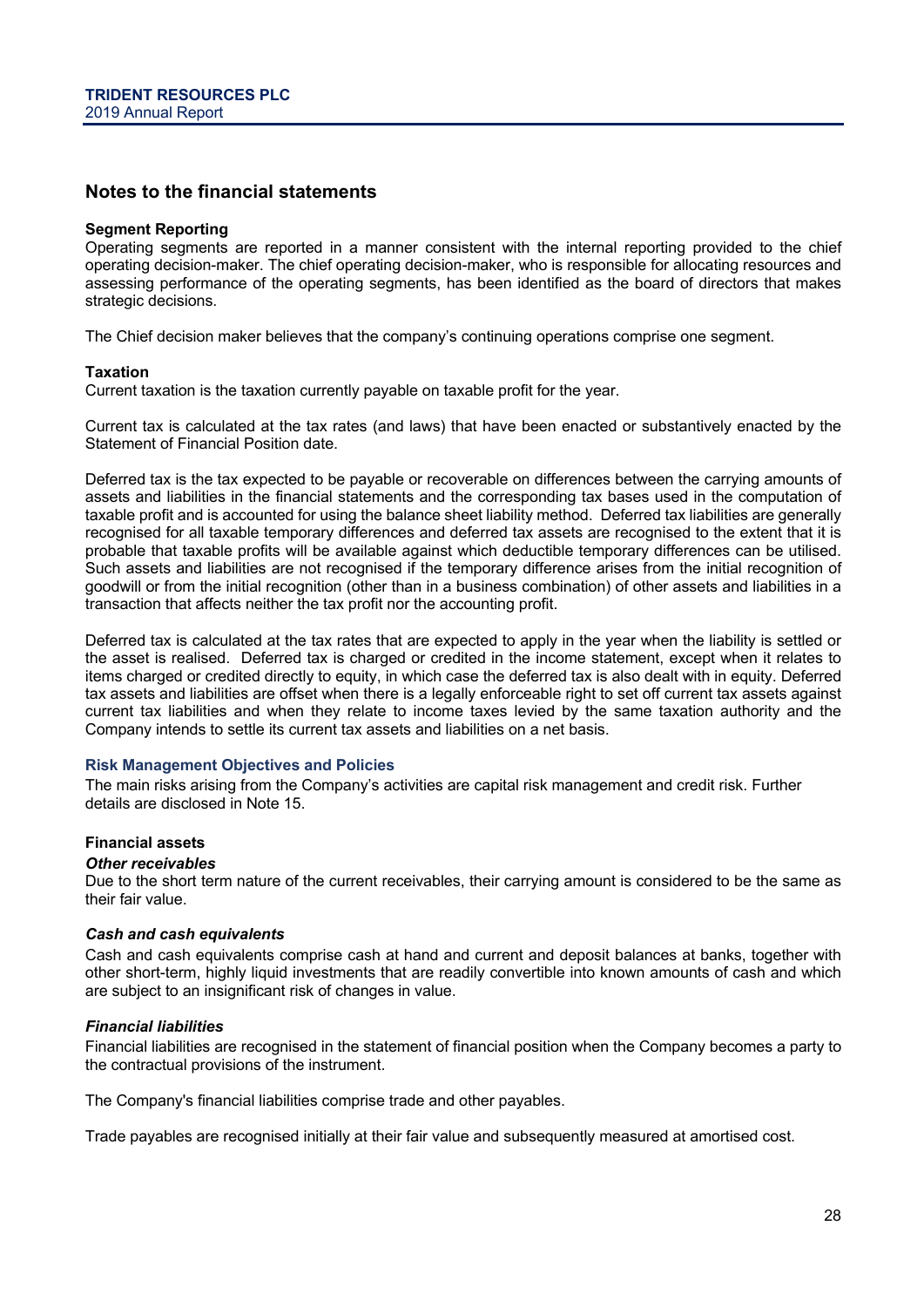#### **Equity instruments**

An equity instrument is any contract that evidences a residual interest in the assets of the Company after deducting all of its liabilities. Equity instruments issued by the Company are recorded at the proceeds received net of direct issue costs.

Ordinary shares are classified as equity.

Deferred shares are classified as equity but have restricted rights such that they have no economic value.

Share capital account represents the nominal value of the shares issued.

The share premium account represents premiums received on the initial issuing of the share capital. Any transaction costs associated with the issuing of shares are deducted from share premium, net of any related income tax benefits.

Retained earnings include all current and prior period results as disclosed in the Statement of Comprehensive Income.

#### **Earnings per share**

Basic earnings per share is calculated by dividing:

- The loss attributable to owners of the company, excluding any costs of servicing equity other than ordinary shares;
- By the weighted average number of ordinary shares outstanding during the financial period.

#### **Critical accounting judgments and estimations**

The preparation of the financial statements in conformity with IFRS requires the use of estimates and assumptions that affect the reported amounts of assets and liabilities at the date of the financial statements and the reported amounts of revenue and expenses during the reporting period. Although these estimates are based on management's best knowledge of the amounts, events or actions, actual results ultimately may differ from these estimates.

Estimates and judgements are continually evaluated and are based on historical experience and other factors, including expectations of future events that are believed to be reasonable under the circumstances.

The directors do not consider there to be any areas of critical accounting judgements or estimations in these financial statements.

# **3. BUSINESS AND GEOGRAPHICAL REPORTING**

The accounting policy for identifying segments is based on internal management reporting information that is regularly reviewed by the chief operating decision maker, which is identified as the Board of Directors.

At this point, identifying and assessing investment projects is the only activity the Company is involved in and is therefore considered as the only operating/reportable segment.

Therefore the financial information of the single segment is the same as that set out in the Company statement of comprehensive income, Company statement of financial position, the Company statement of changes to equity and the Company statement of cashflows.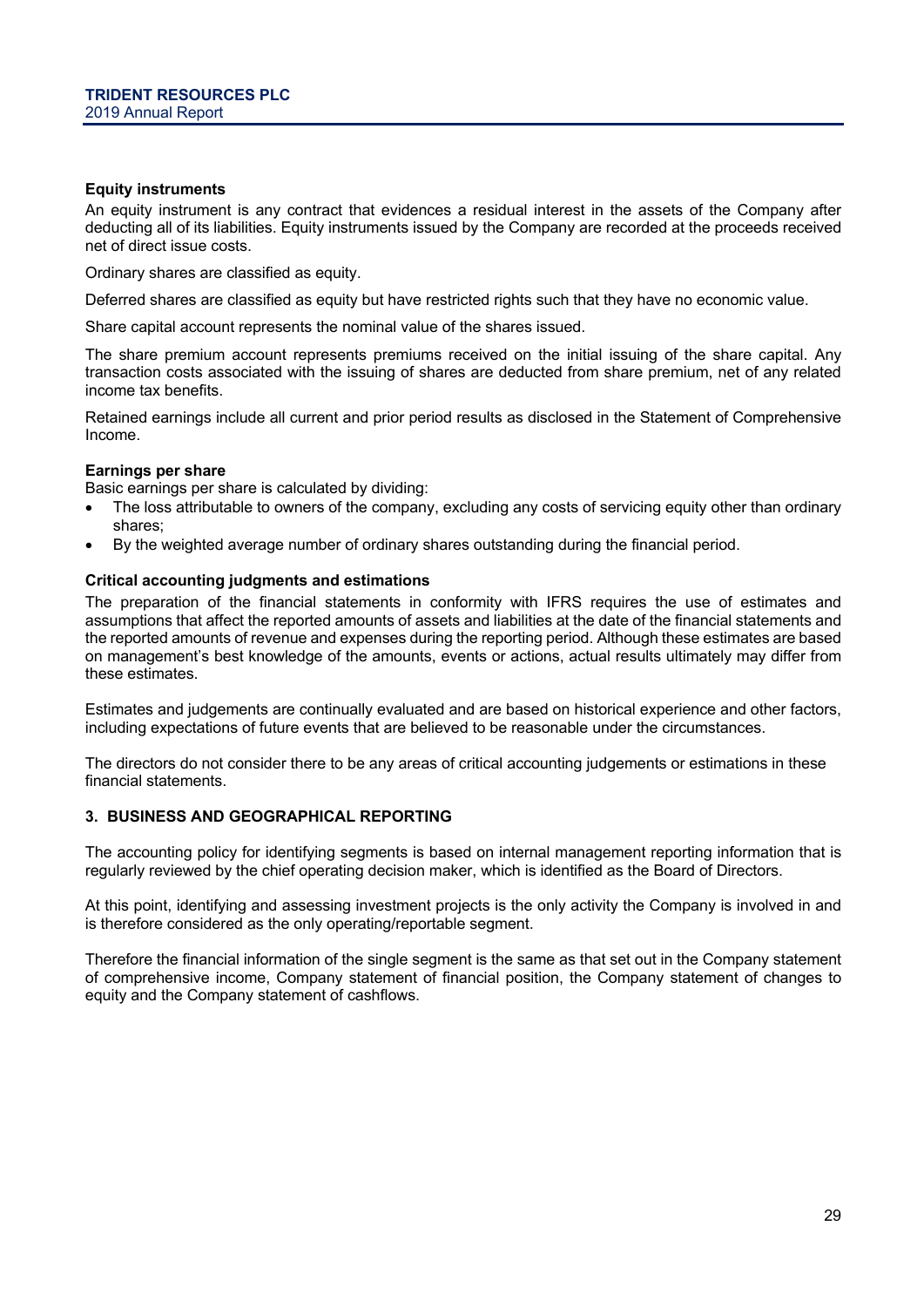# **4. EXPENSES BY NATURE**

|                                      | 2019<br>£ |
|--------------------------------------|-----------|
| Employee benefit expense (note 6)    | 39,605    |
| Advertising and Marketing            | 5,478     |
| Stock Exchange fees                  | 6,572     |
| Audit and tax                        | 18,900    |
| Legal fees                           | 1,200     |
| Other professional fees              | 40,855    |
| Other operating expenses             | 7,011     |
| <b>Total administrative expenses</b> | 119,621   |

# **5. AUDITOR REMUNERATION**

During the year the Company obtained the following services from the auditor:

|                                                          | 2019   |
|----------------------------------------------------------|--------|
| Fees payable to the auditor for the audit of the Company | 18,000 |
| Total auditor's remuneration                             | 18.000 |

# **6. EMPLOYEE BENEFIT EXPENSE**

|                                | 2019   |
|--------------------------------|--------|
| Directors' and consulting fees | 39,000 |
| Social security                | 605    |
| Total employee benefit expense | 39,605 |

All the wages and salaries were paid to the directors. There were no employees in the period other than the directors. Further disclosures in respect of directors' remuneration are included within the Directors' Remuneration Report.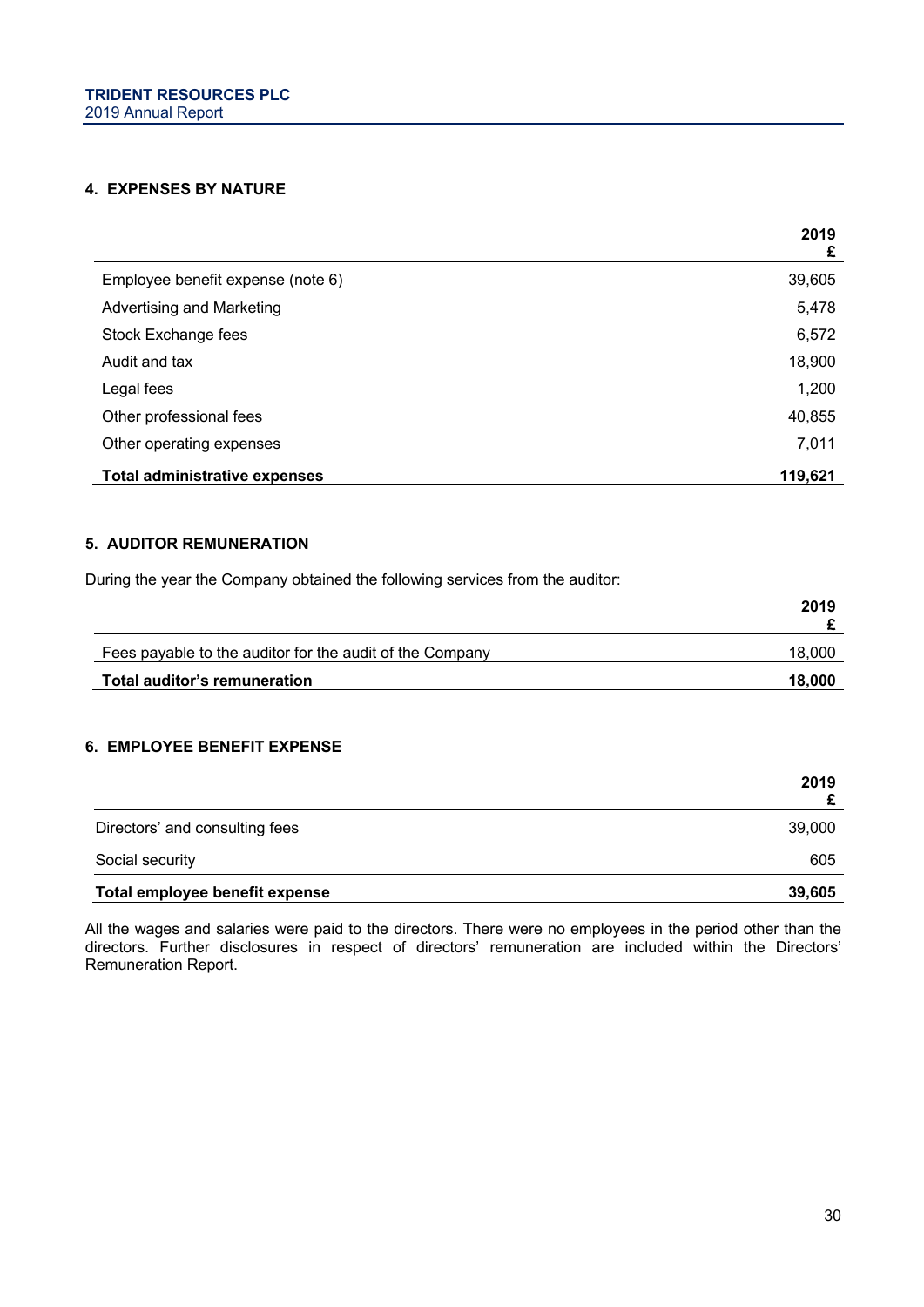# **7. INCOME TAX**

|                                                                                                                     | 2019<br>£        |
|---------------------------------------------------------------------------------------------------------------------|------------------|
| Current tax                                                                                                         |                  |
|                                                                                                                     |                  |
|                                                                                                                     | 2019             |
| Loss on ordinary activities before taxation                                                                         | (229, 861)       |
| Tax calculated at domestic rate applicable to UK standard rate for small companies of<br>19%<br>Effects of:         | (43, 674)        |
| Expenses not deductible for tax purposes<br>Tax losses carried forward on which no deferred tax asset is recognised | 22,800<br>20,874 |
| Income tax credit                                                                                                   |                  |

Tax losses totalling approximately £110,000 have been carried forward for use against future taxable profits.

Reductions to the UK Corporation tax rate from 19% to 17% is effective from 1 April 2020, which was enacted on 6 September 2016 (The Finance Act 2016).

# **8. EARNINGS PER SHARE**

#### (a) Basic

Basic earnings per share is calculated by dividing the loss attributable to equity holders of the Company by the weighted average number of ordinary shares in issue during the period.

|                                                                               | 2019         |
|-------------------------------------------------------------------------------|--------------|
|                                                                               |              |
| Loss from continuing operations attributable to equity holders of the company | (229, 861)   |
| Weighted average number of ordinary shares in issue                           | 13,216,229   |
|                                                                               | <b>Pence</b> |
| Basic and fully diluted loss per share from continuing operations             | (1.74)       |

# **9. DIVIDENDS**

There were no dividends paid or proposed by the Company.

# **10.TRADE AND OTHER RECEIVABLES**

|                                                                                                | 2019<br>~ |
|------------------------------------------------------------------------------------------------|-----------|
| Prepayments<br>the contract of the contract of the contract of the contract of the contract of | 7,822     |
|                                                                                                | 7,822     |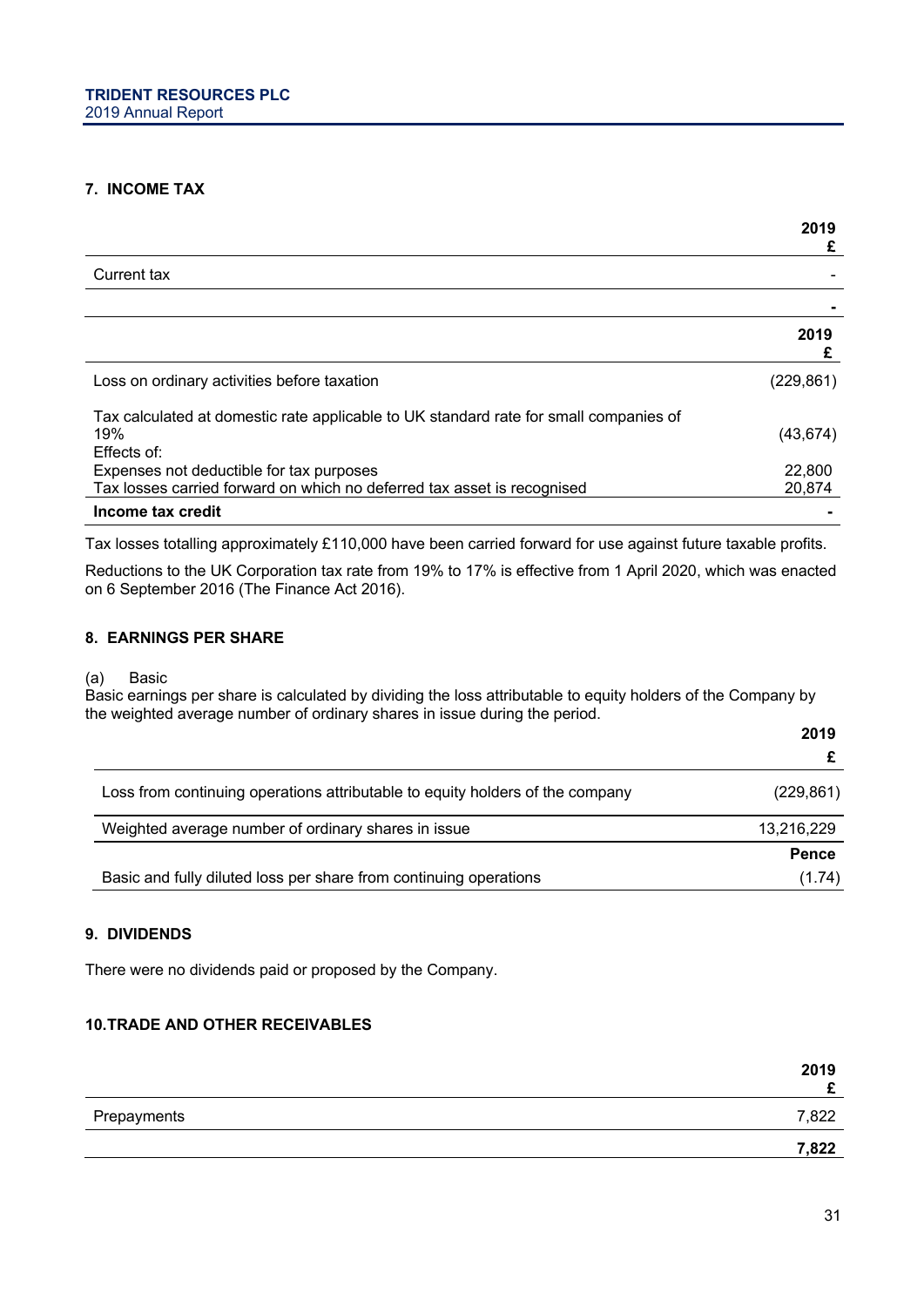# **11.CASH AND CASH EQUIVALENTS**

|                          | 2019      |
|--------------------------|-----------|
|                          | £         |
| Cash at bank and on hand | 3,697,724 |
|                          | 3,697,724 |

All of the Company's cash and cash equivalents are held in accounts which bear interest at floating rates and the Directors consider their carrying amount approximates to their fair value. Details of the credit risk associated with cash and cash equivalents is set out in note 15.

# **12.TRADE AND OTHER PAYABLES**

|                  | 2019<br>£ |
|------------------|-----------|
| Trade payables   | 8,901     |
| Accrued expenses | 26,500    |
|                  | 35,401    |

Trade payables and accruals principally comprise amounts outstanding for trade purchases and ongoing costs. The Company has financial risk management policies in place to ensure that all payables are paid within the pre-agreed credit terms. The Directors consider that the carrying amount of trade payables approximates to their fair value.

# **13.SHARE CAPITAL AND SHARE PREMIUM**

| Ordinary shares of 1p | Number of<br>ordinary<br>shares of 1p | Value<br>£ | Number of<br>deferred<br>shares of 1p | Value<br>£     | Total<br>£               | <b>Share</b><br>premium<br>£ |
|-----------------------|---------------------------------------|------------|---------------------------------------|----------------|--------------------------|------------------------------|
| At 25 April 2018      |                                       |            |                                       |                |                          |                              |
| Share issues          | 21,999,999                            | 219,999    |                                       | $\blacksquare$ | 219,999                  | 3,880,000                    |
| Share issue expenses  |                                       | -          |                                       | $\,$           | $\overline{\phantom{a}}$ | (199,994)                    |
| Capitalisation issue  |                                       | -          | 3,000,000                             | 30,000         | 30,000                   | (30,000)                     |
| At 30 April 2019      | 22,000,000                            | 220,000    | 3,000,000                             | 30,000         | 250,000                  | 3,650,006                    |

The deferred shares have restricted rights such that they have no economic value

Share issues in period:

On 25 April and 18 May 2018, the Company issued 1 ordinary shares of £1 for cash each.

On 30 May 2018, the 2 ordinary shares were subdivided into 200 shares of 1p and 1,999,800 ordinary shares were issued for cash at 5p per share, raising £99,990.

On 3 September 2018, £30,000 of the share premium account was capitalised by the issue of 3,000,000 deferred shares of 1p each.

On 1 October 2018, 20,000,000 ordinary shares were issued for cash at 20p per share, raising £4,000,000 before expenses of £199,994.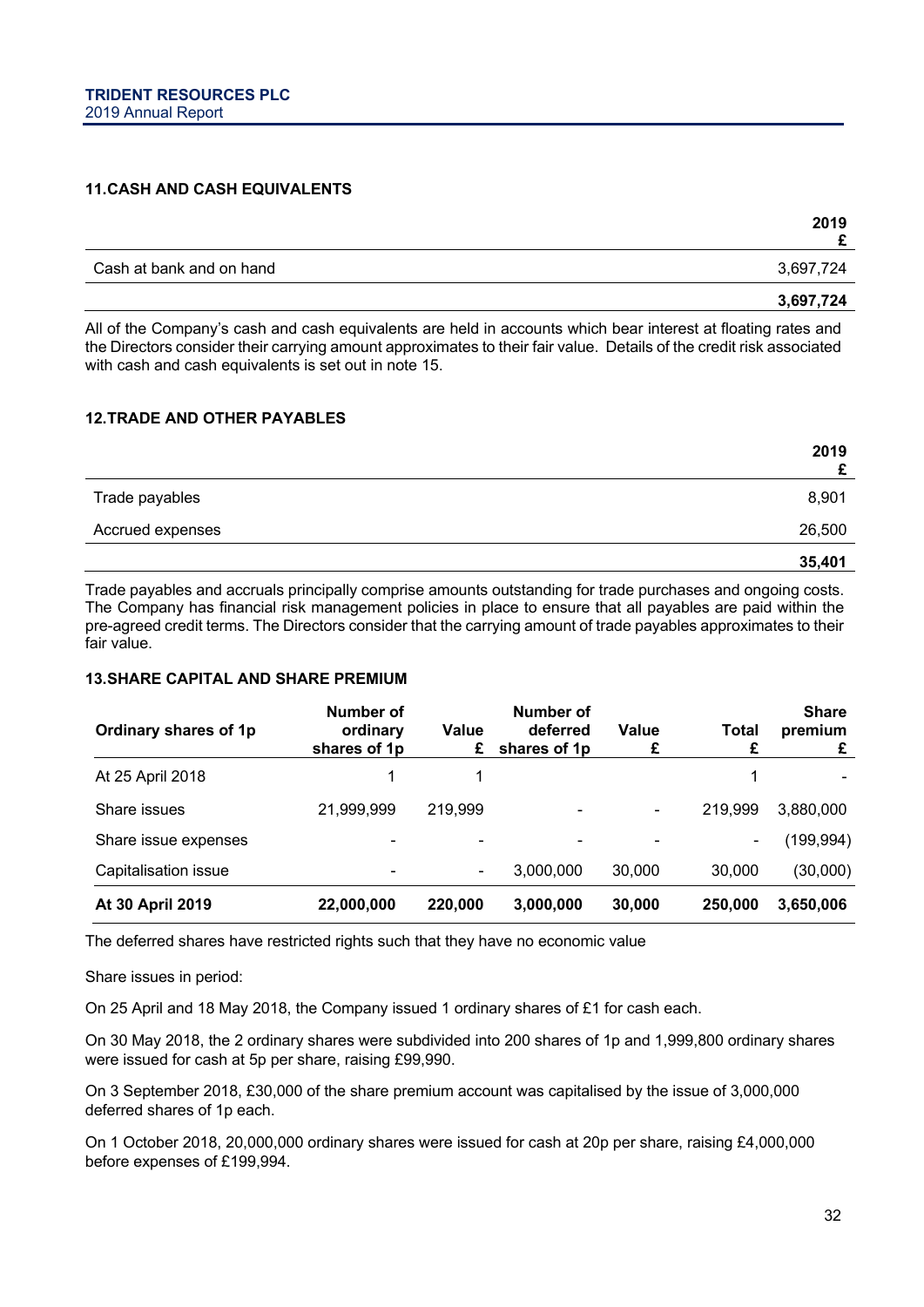#### **14. RETAINED EARNINGS**

|                                | <b>Period ended</b><br>30 April 2019 |
|--------------------------------|--------------------------------------|
| At the beginning of the period |                                      |
| Loss for the period            | (229, 861)                           |
| At the end of the period       | (229, 861)                           |

#### **15. RISK MANAGEMENT OBJECTIVES AND POLICIES**

The Company is exposed to a variety of financial risks which result from both its operating and investing activities. The Company's risk management is coordinated by the Board of Directors and focuses on actively securing the Company's short to medium term cash flows by minimising the exposure to financial markets. The main risk the Company is exposed to through its financial instruments is credit risk.

#### **Capital risk management**

The Company's objectives when managing capital are:

- to safeguard the Company's ability to continue as a going concern, so that it continues to provide returns and benefits for shareholders;
- to support the Company's growth; and
- to provide capital for the purpose of strengthening the Company's risk management capability.

The Company actively and regularly reviews and manages its capital structure to ensure an optimal capital structure and equity holder returns, taking into consideration the future capital requirements of the Company and capital efficiency, prevailing and projected profitability, projected operating cash flows, projected capital expenditures and projected strategic investment opportunities. Management regards total equity as capital and reserves, for capital management purposes. The Company is not subject to externally imposed capital requirements.

#### **Credit risk**

The Company's financial instruments that are subject to credit risk are cash and cash equivalents. The credit risk for cash and cash equivalents is considered negligible since the counterparties are reputable financial institutions.

The Company's maximum exposure to credit risk is £3,697,724 comprising cash and cash equivalents.

#### **16. FINANCIAL INSTRUMENTS**

| Categories of financial instruments:     |           |
|------------------------------------------|-----------|
|                                          | 2019      |
|                                          | £         |
| FINANCIAL ASSETS AT AMORTISED COST:      |           |
| Cash and cash equivalents                | 3,697,724 |
|                                          | 2019      |
|                                          | £         |
| FINANCIAL LIABILITIES AT AMORTISED COST: |           |
| Trade and other payables                 | 8,901     |
|                                          |           |